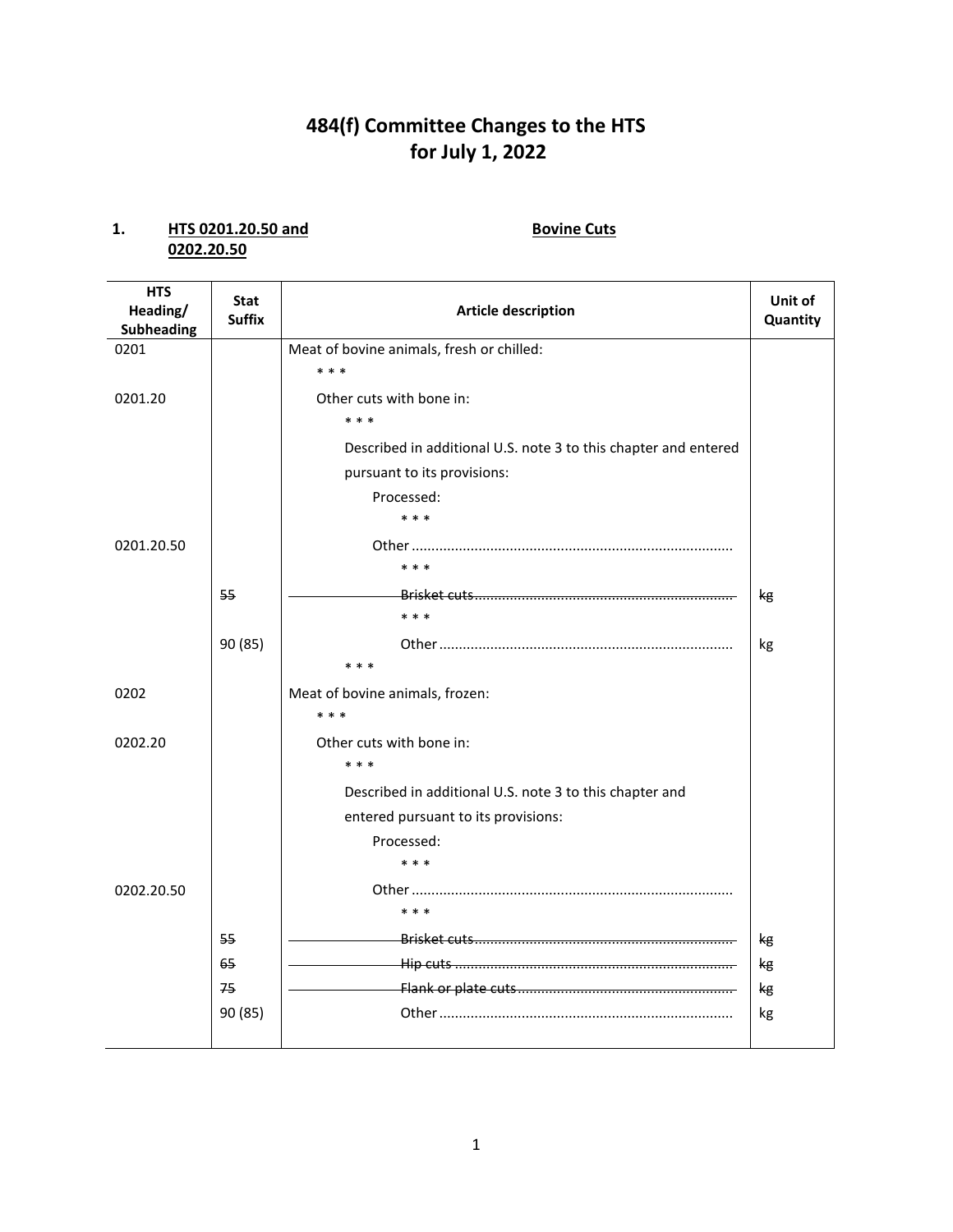| <b>HTS Code</b> | <b>Action</b>                                                                                | <b>Effective Date</b> |
|-----------------|----------------------------------------------------------------------------------------------|-----------------------|
| 0201.20.5055    | Discontinued (transferred to 0201.20.5090).                                                  | 2022/07/01            |
| 0201.20.5085    | Discontinued (transferred to 0201.20.5090).                                                  | 2022/07/01            |
| 0201.20.5090    | Established (transferred from 0201.20.5055 and<br>0201.20.5085).                             | 2022/07/01            |
| 0202.20.5055    | Discontinued (transferred to 0202.20.5090).                                                  | 2022/07/01            |
| 0202.20.5065    | Discontinued (transferred to 0202.20.5090).                                                  | 2022/07/01            |
| 0202.20.5075    | Discontinued (transferred to 0202.20.5090).                                                  | 2022/07/01            |
| 0202.20.5085    | Discontinued (transferred to 0202.20.5090).                                                  | 2022/07/01            |
| 0202.20.5090    | Established (transferred from 0202.20.5055,<br>0202.20.5065, 0202.20.5075 and 0202.20.5085). | 2022/07/01            |

# **2. HTS 0603.19.01 Cut Flowers**

| <b>HTS</b><br>Heading/<br><b>Subheading</b> | <b>Stat</b><br><b>Suffix</b> | <b>Article description</b>                                                                                                             | Unit of<br>Quantity |
|---------------------------------------------|------------------------------|----------------------------------------------------------------------------------------------------------------------------------------|---------------------|
| [0603]                                      |                              | Cut flower and flower buds of a kind suitable for bouquets or for<br>ornamental purposes, fresh, dried, dyed, bleached, impregnated or |                     |
|                                             |                              | otherwise prepared:                                                                                                                    |                     |
|                                             |                              | Fresh:                                                                                                                                 |                     |
|                                             |                              | ***                                                                                                                                    |                     |
| 0603.19.01                                  |                              |                                                                                                                                        |                     |
|                                             |                              |                                                                                                                                        |                     |
|                                             | 05                           |                                                                                                                                        | No.                 |
|                                             | 10                           |                                                                                                                                        | No.]                |
|                                             | 12 (60)                      |                                                                                                                                        | No.                 |
|                                             | 14 (60)                      |                                                                                                                                        | No.                 |
|                                             | 16 (60)                      |                                                                                                                                        | No.                 |
|                                             | $[20$                        |                                                                                                                                        | No.]                |
|                                             | 25(60)                       |                                                                                                                                        | No.                 |
|                                             | [40                          |                                                                                                                                        | No.]                |
|                                             | 45 (60)                      |                                                                                                                                        | No.                 |
|                                             | 90(60)                       |                                                                                                                                        | No.                 |
|                                             |                              |                                                                                                                                        |                     |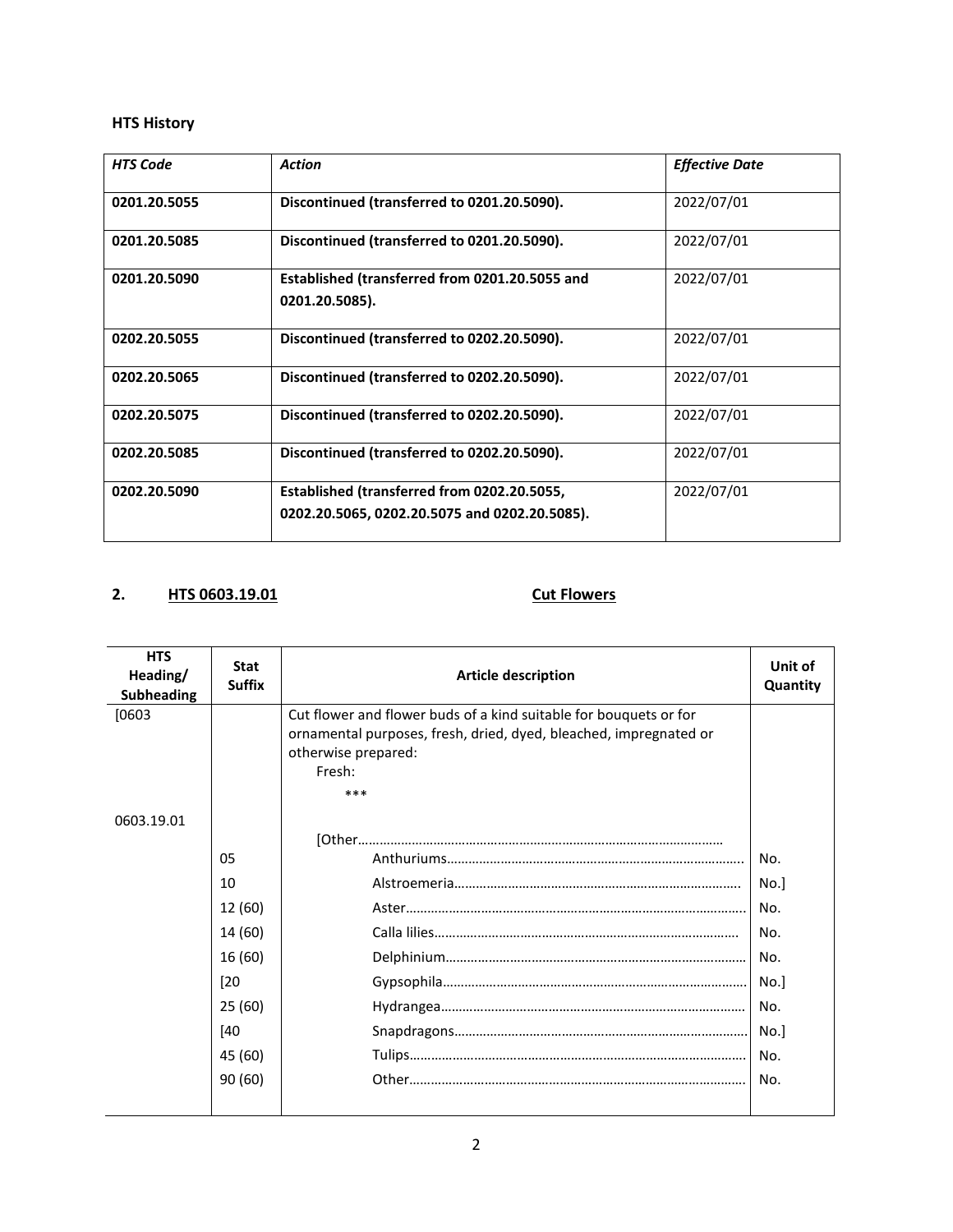| <b>HTS Code</b> | <b>Action</b>                                                                                                             | <b>Effective Date</b> |
|-----------------|---------------------------------------------------------------------------------------------------------------------------|-----------------------|
| 0603.19.0160    | Discontinued (transferred to 0603.19.0112, 0603.19.0114,<br>0603.19.0116, 0603.19.0125, 0603.19.0145 and<br>0603.19.0190) | 2022/07/01            |
| 0603.19.0112    | Established (transferred from 0603.19.0160 (pt.)).                                                                        | 2022/07/01            |
| 0603.19.0114    | Established (transferred from 0603.19.0160 (pt.)).                                                                        | 2022/07/01            |
| 0603.19.0116    | Established (transferred from 0603.19.0160 (pt.)).                                                                        | 2022/07/01            |
| 0603.19.0125    | Established (transferred from 0603.19.0160 (pt.)).                                                                        | 2022/07/01            |
| 0603.19.0145    | Established (transferred from 0603.19.0160 (pt.)).                                                                        | 2022/07/01            |
| 0603.19.0190    | Established (transferred from 0603.19.0160 (pt.)).                                                                        | 2022/07/01            |

## **3. HTS 0702.00.20, 0702.00.40 Tomatoes and 0702.00.60**

| <b>HTS</b><br>Heading/<br><b>Subheading</b> | <b>Stat</b><br><b>Suffix</b>  | <b>Article description</b>                                                                                                                                | Unit of<br>Quantity |
|---------------------------------------------|-------------------------------|-----------------------------------------------------------------------------------------------------------------------------------------------------------|---------------------|
| 0702.00                                     |                               | Tomatoes, fresh or chilled:                                                                                                                               |                     |
| 0702.00.20                                  |                               | If entered during the period from March 1 to July 14, inclusive, or<br>the period from September 1 to November 14, inclusive, in any year.<br>Greenhouse: |                     |
|                                             | 16 (15,<br>25, 31)            |                                                                                                                                                           | kg                  |
|                                             |                               | Other:                                                                                                                                                    |                     |
|                                             | 19 (31)                       |                                                                                                                                                           | kg                  |
|                                             | 26(31)                        |                                                                                                                                                           | kg                  |
|                                             | 32(15)                        |                                                                                                                                                           | kg                  |
|                                             | 36(25)                        | Round, of a kind described in statistical note 2 to this                                                                                                  | kg                  |
|                                             | 42 (31)                       |                                                                                                                                                           | kg                  |
|                                             |                               | Other:                                                                                                                                                    |                     |
|                                             | 46 (35,<br>45, 65,<br>80, 91) |                                                                                                                                                           | kg                  |
|                                             |                               | Other:                                                                                                                                                    |                     |
|                                             | 52 (35)                       |                                                                                                                                                           | kg                  |
|                                             | 62 (45)                       |                                                                                                                                                           | kg                  |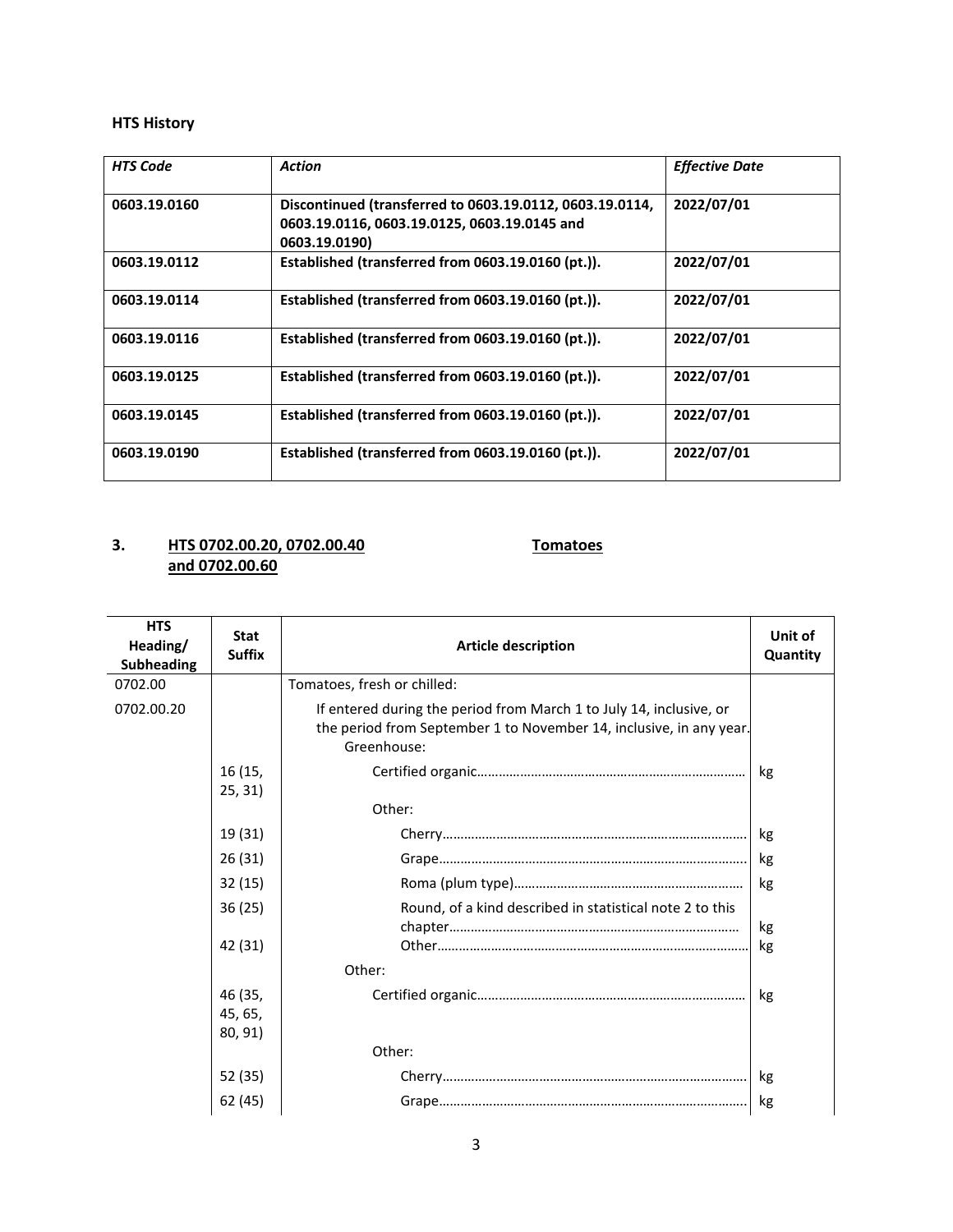| <b>HTS</b><br>Heading/<br><b>Subheading</b> | <b>Stat</b><br><b>Suffix</b>  | <b>Article description</b>                                                        | Unit of<br>Quantity |
|---------------------------------------------|-------------------------------|-----------------------------------------------------------------------------------|---------------------|
|                                             | 66 (65)                       |                                                                                   | kg                  |
|                                             | 81 (80)                       | Round, of a kind described in statistical note 2 to this                          |                     |
|                                             |                               |                                                                                   | kg                  |
|                                             | 92 (91)                       |                                                                                   | kg                  |
| 0702.00.40                                  |                               | If entered during the period from July 15 to August 31, inclusive, in             |                     |
|                                             |                               | Greenhouse:                                                                       |                     |
|                                             | 16 (15,<br>25, 31)            |                                                                                   | kg                  |
|                                             |                               | Other:                                                                            |                     |
|                                             | 19 (31)                       |                                                                                   | kg                  |
|                                             | 21(31)                        |                                                                                   | kg                  |
|                                             | 23 (15)                       |                                                                                   | kg                  |
|                                             | 27(25)                        | Round, of a kind described in statistical note 2 to this                          | kg                  |
|                                             | 32(31)                        |                                                                                   | kg                  |
|                                             |                               | Other:                                                                            |                     |
|                                             | 37 (35,<br>46, 65,<br>80, 91) |                                                                                   | kg                  |
|                                             |                               | Other:                                                                            |                     |
|                                             | 41 (35)                       |                                                                                   | kg                  |
|                                             | 47 (46)                       |                                                                                   | kg                  |
|                                             | 66 (65)                       |                                                                                   | kg                  |
|                                             | 81 (80)                       | Round, of a kind described in statistical note 2 to this                          |                     |
|                                             | 92 (91)                       |                                                                                   | kg<br>kg            |
| 0702.00.60                                  |                               | If entered during the period from November 15, in any year, to the<br>Greenhouse: |                     |
|                                             | 16 (15,<br>25, 31)            |                                                                                   | kg                  |
|                                             |                               | Other:                                                                            |                     |
|                                             | 19 (31)                       |                                                                                   | kg                  |
|                                             | 21(31)                        |                                                                                   | kg                  |
|                                             | 23(15)                        |                                                                                   | kg                  |
|                                             | 27(25)                        | Round, of a kind described in statistical note 2 to this                          |                     |
|                                             | 32(31)                        |                                                                                   | kg<br>kg            |
|                                             |                               | Other:                                                                            |                     |
|                                             | 36 (35,<br>45, 65,            |                                                                                   | kg                  |
|                                             | 80, 91)                       |                                                                                   |                     |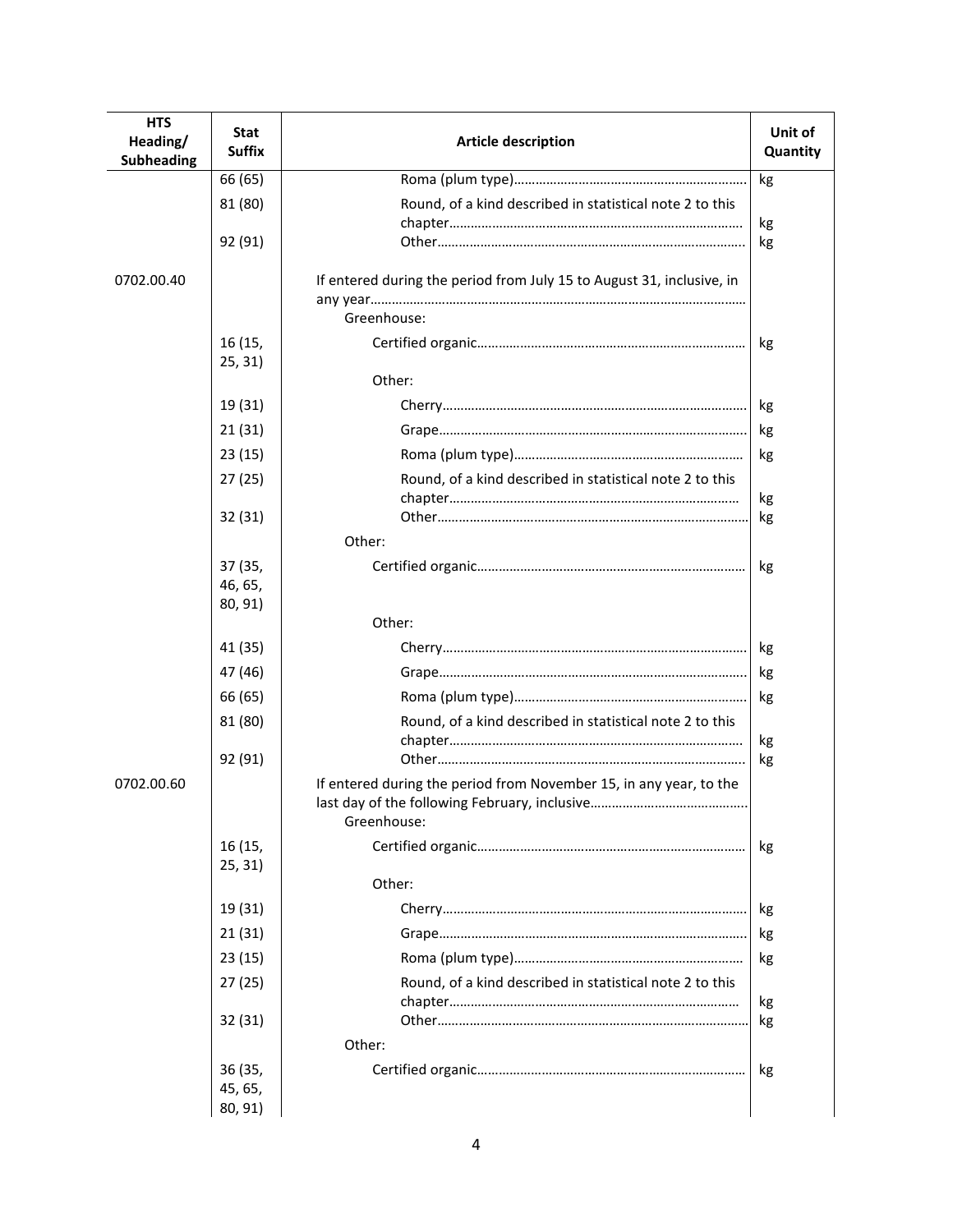| <b>HTS</b><br>Heading/<br><b>Subheading</b> | <b>Stat</b><br><b>Suffix</b> | <b>Article description</b>                               | Unit of<br>Quantity |
|---------------------------------------------|------------------------------|----------------------------------------------------------|---------------------|
|                                             |                              | Other:                                                   |                     |
|                                             | 39 (35)                      |                                                          | kg                  |
|                                             | 46 (45)                      |                                                          | kg                  |
|                                             | 66 (65)                      |                                                          | kg                  |
|                                             | 81 (80)                      | Round, of a kind described in statistical note 2 to this | kg                  |
|                                             | 92 (91)                      |                                                          | kg                  |

| <b>HTS Code</b> | <b>Action</b>                                                                                                                                | <b>Effective Date</b> |
|-----------------|----------------------------------------------------------------------------------------------------------------------------------------------|-----------------------|
| 0702.00.2015    | Discontinued (transferred to 0702.00.2016 and<br>0702.00.2032).                                                                              | 2022/07/01            |
| 0702.00.2016    | Established (transferred from 0702.00.2015 (pt.),<br>0702.00.2025 (pt.) and 0702.00.2031 (pt.)).                                             | 2022/07/01            |
| 0702.00.2019    | Established (transferred from 0702.00.2031 (pt.)).                                                                                           | 2022/07/01            |
| 0702.00.2025    | Discontinued (transferred to 0702.00.2016 and<br>0702.00.2036).                                                                              | 2022/07/01            |
| 0702.00.2026    | Established (transferred from 0702.00.2031 (pt.)).                                                                                           | 2022/07/01            |
| 0702.00.2031    | Discontinued (transferred to 0702.00.2016, 0702.00.2019,<br>0702.00.2026 and 0702.00.2042).                                                  | 2022/07/01            |
| 0702.00.2032    | Established (transferred from 0702.00.2015 (pt.)).                                                                                           | 2022/07/01            |
| 0702.00.2035    | Discontinued (transferred to 0702.00.2046 and<br>0702.00.2052).                                                                              | 2022/07/01            |
| 0702.00.2036    | Established (transferred from 0702.00.2025 (pt.)).                                                                                           | 2022/07/01            |
| 0702.00.2042    | Established (transferred from 0702.00.2031 (pt.)).                                                                                           | 2022/07/01            |
| 0702.00.2045    | Discontinued (transferred to 0702.00.2046 and<br>0702.00.2062).                                                                              | 2022/07/01            |
| 0702.00.2046    | Established (transferred from 0702.00.2035 (pt.),<br>0702.00.2045 (pt.), 0702.00.2065 (pt.), 0702.00.2080 (pt.),<br>and 0702.00.2091 (pt.)). | 2022/07/01            |
| 0702.00.2052    | Established (transferred from 0702.00.2035 (pt.)).                                                                                           | 2022/07/01            |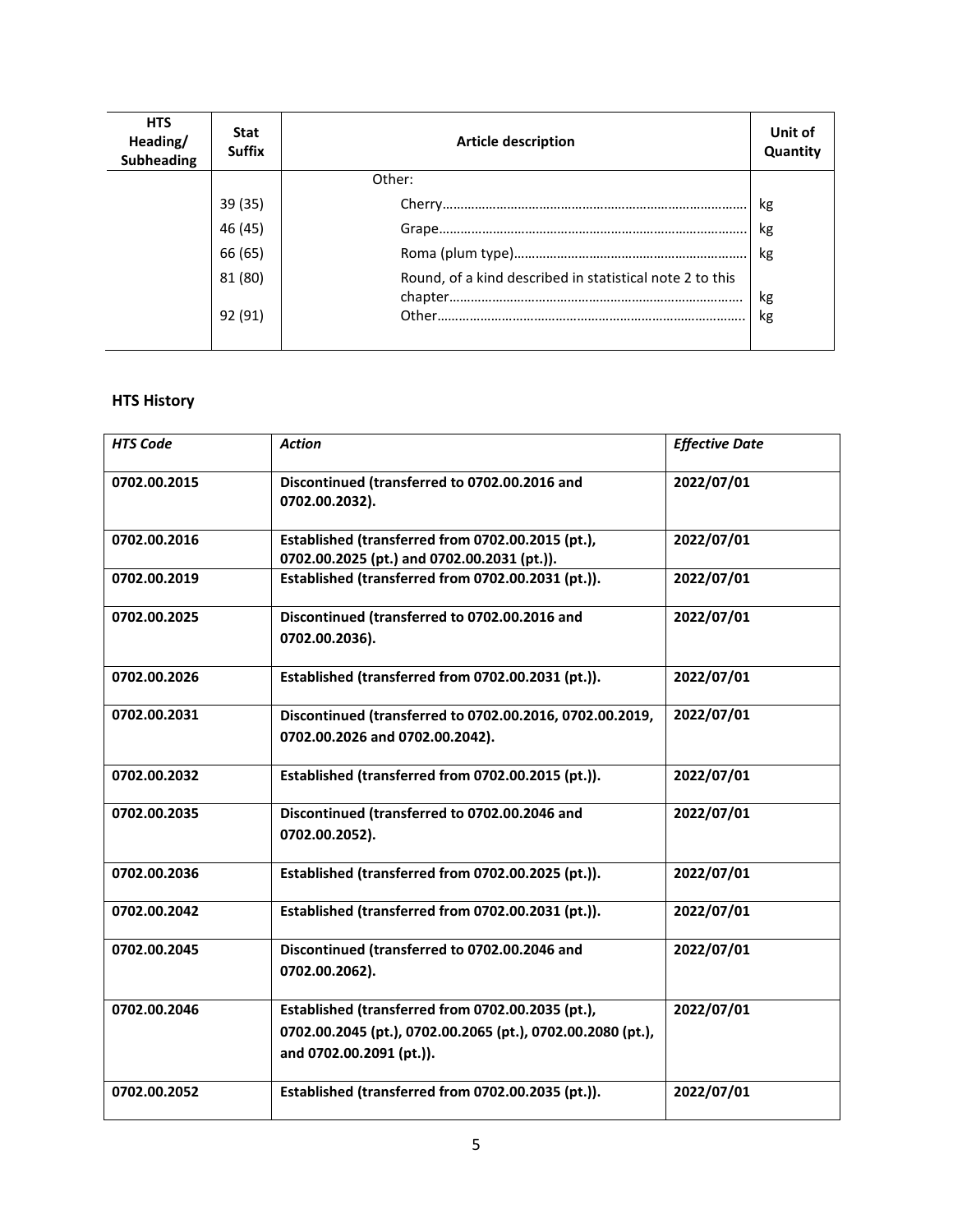| 0702.00.2062 | Established (transferred from 0702.00.2045 (pt.)).                                                                                          | 2022/07/01 |
|--------------|---------------------------------------------------------------------------------------------------------------------------------------------|------------|
| 0702.00.2065 | Discontinued (transferred to 0702.00.2046 and<br>0702.00.2066).                                                                             | 2022/07/01 |
| 0702.00.2066 | Established (transferred from 0702.00.2065 (pt.)).                                                                                          | 2022/07/01 |
| 0702.00.2080 | Discontinued (transferred to 0702.00.2046 and<br>0702.00.2081).                                                                             | 2022/07/01 |
| 0702.00.2081 | Established (transferred from 0702.00.2080 (pt.)).                                                                                          | 2022/07/01 |
| 0702.00.2091 | Discontinued (transferred to 0702.00.2046 and<br>0702.00.2092).                                                                             | 2022/07/01 |
| 0702.00.2092 | Established (transferred from 0702.00.2091 (pt.)).                                                                                          | 2022/07/01 |
| 0702.00.4015 | Discontinued (transferred to 0702.00.4016 and<br>0702.00.4023).                                                                             | 2022/07/01 |
| 0702.00.4016 | Established (transferred from 0702.00.4015 (pt.),<br>0702.00.4025 (pt.) and 0702.00.4031 (pt.)).                                            | 2022/07/01 |
| 0702.00.4019 | Established (transferred from 0702.00.4031 (pt.)).                                                                                          | 2022/07/01 |
| 0702.00.4021 | Established (transferred from 0702.00.4031 (pt.)).                                                                                          | 2022/07/01 |
| 0702.00.4023 | Established (transferred from 0702.00.4015 (pt.)).                                                                                          | 2022/07/01 |
| 0702.00.4025 | Discontinued (transferred to 0702.00.4016 and<br>0702.00.4027).                                                                             | 2022/07/01 |
| 0702.00.4027 | Established (transferred from 0702.00.4025 (pt.)).                                                                                          | 2022/07/01 |
| 0702.00.4031 | Discontinued (transferred to 0702.00.4016, 0702.00.4019,<br>0702.00.4021 and 0702.00.4032).                                                 | 2022/07/01 |
| 0702.00.4032 | Established (transferred from 0702.00.4031 (pt.)).                                                                                          | 2022/07/01 |
| 0702.00.4035 | Discontinued (transferred to 0702.00.4037 and<br>0702.00.4041).                                                                             | 2022/07/01 |
| 0702.00.4037 | Established (transferred from 0702.00.4035 (pt.),<br>0702.00.4046 (pt.), 0702.00.4065 (pt.), 0702.00.4080 (pt.)<br>and 0702.00.4091 (pt.)). | 2022/07/01 |
| 0702.00.4041 | Established (transferred from 0702.00.4035 (pt.)).                                                                                          | 2022/07/01 |
| 0702.00.4046 | Discontinued (transferred to 0702.00.4037 and<br>0702.00.4047).                                                                             | 2022/07/01 |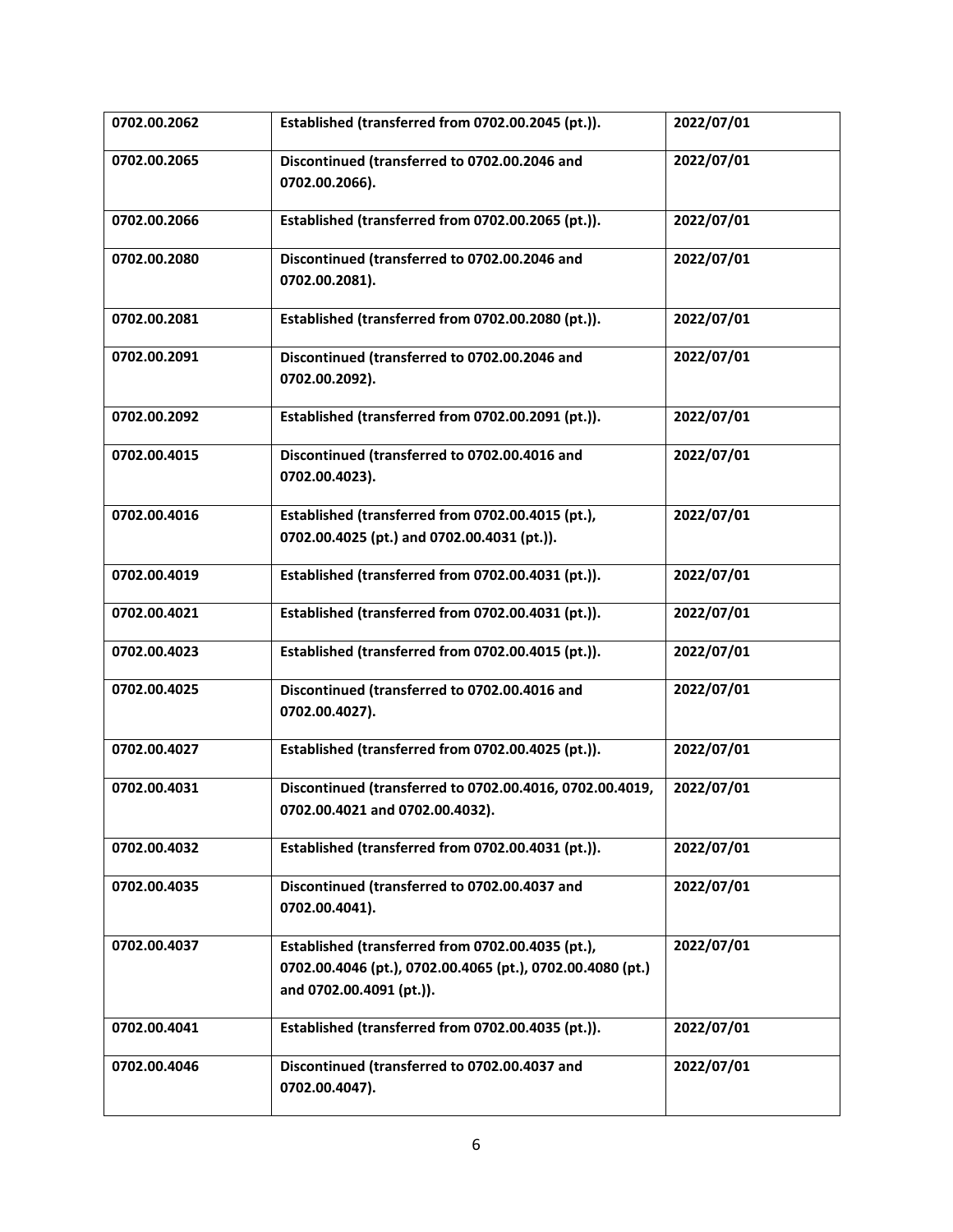| 0702.00.4047 | Established (transferred from 0702.00.4046 (pt.)).                                                                                          | 2022/07/01 |
|--------------|---------------------------------------------------------------------------------------------------------------------------------------------|------------|
| 0702.00.4065 | Discontinued (transferred to 0702.00.4037 and<br>0702.00.4066).                                                                             | 2022/07/01 |
| 0702.00.4066 | Established (transferred from 0702.00.4065 (pt.)).                                                                                          | 2022/07/01 |
| 0702.00.4080 | Discontinued (transferred to 0702.00.4037 and<br>0702.00.4081).                                                                             | 2022/07/01 |
| 0702.00.4081 | Established (transferred from 0702.00.4080 (pt.)).                                                                                          | 2022/07/01 |
| 0702.00.4091 | Discontinued (transferred to 0702.00.4037 and<br>0702.00.4092).                                                                             | 2022/07/01 |
| 0702.00.4092 | Established (transferred from 0702.00.4091 (pt.)).                                                                                          | 2022/07/01 |
| 0702.00.6015 | Discontinued (transferred to 0702.00.6016 and<br>0702.00.6023).                                                                             | 2022/07/01 |
| 0702.00.6016 | Established (transferred from 0702.00.6015 (pt.),<br>0702.00.6025 (pt.) and 0702.00.6031 (pt.)).                                            | 2022/07/01 |
| 0702.00.6019 | Established (transferred from 0702.00.6031 (pt.)).                                                                                          | 2022/07/01 |
| 0702.00.6021 | Established (transferred from 0702.00.6031 (pt.)).                                                                                          | 2022/07/01 |
| 0702.00.6023 | Established (transferred from 0702.00.6015 (pt.)).                                                                                          | 2022/07/01 |
| 0702.00.6025 | Discontinued (transferred to 0702.00.6016 and<br>0702.00.6027).                                                                             | 2022/07/01 |
| 0702.00.6027 | Established (transferred from 0702.00.6025 (pt.)).                                                                                          | 2022/07/01 |
| 0702.00.6031 | Discontinued (transferred to 0702.00.6016, 0702.00.6019,<br>0702.00.6021 and 0702.00.6032).                                                 | 2022/07/01 |
| 0702.00.6032 | Established (transferred from 0702.00.6031 (pt.)).                                                                                          | 2022/07/01 |
| 0702.00.6035 | Discontinued (transferred to 0702.00.6036 and<br>0702.00.6039).                                                                             | 2022/07/01 |
| 0702.00.6036 | Established (transferred from 0702.00.6035 (pt.),<br>0702.00.6045 (pt.), 0702.00.6065 (pt.), 0702.00.6080 (pt.)<br>and 0702.00.6091 (pt.)). | 2022/07/01 |
| 0702.00.6039 | Established (transferred from 0702.00.6035 (pt.))                                                                                           | 2022/07/01 |
| 0702.00.6045 | Discontinued (transferred to 0702.00.6036 and<br>0702.00.6046).                                                                             | 2022/07/01 |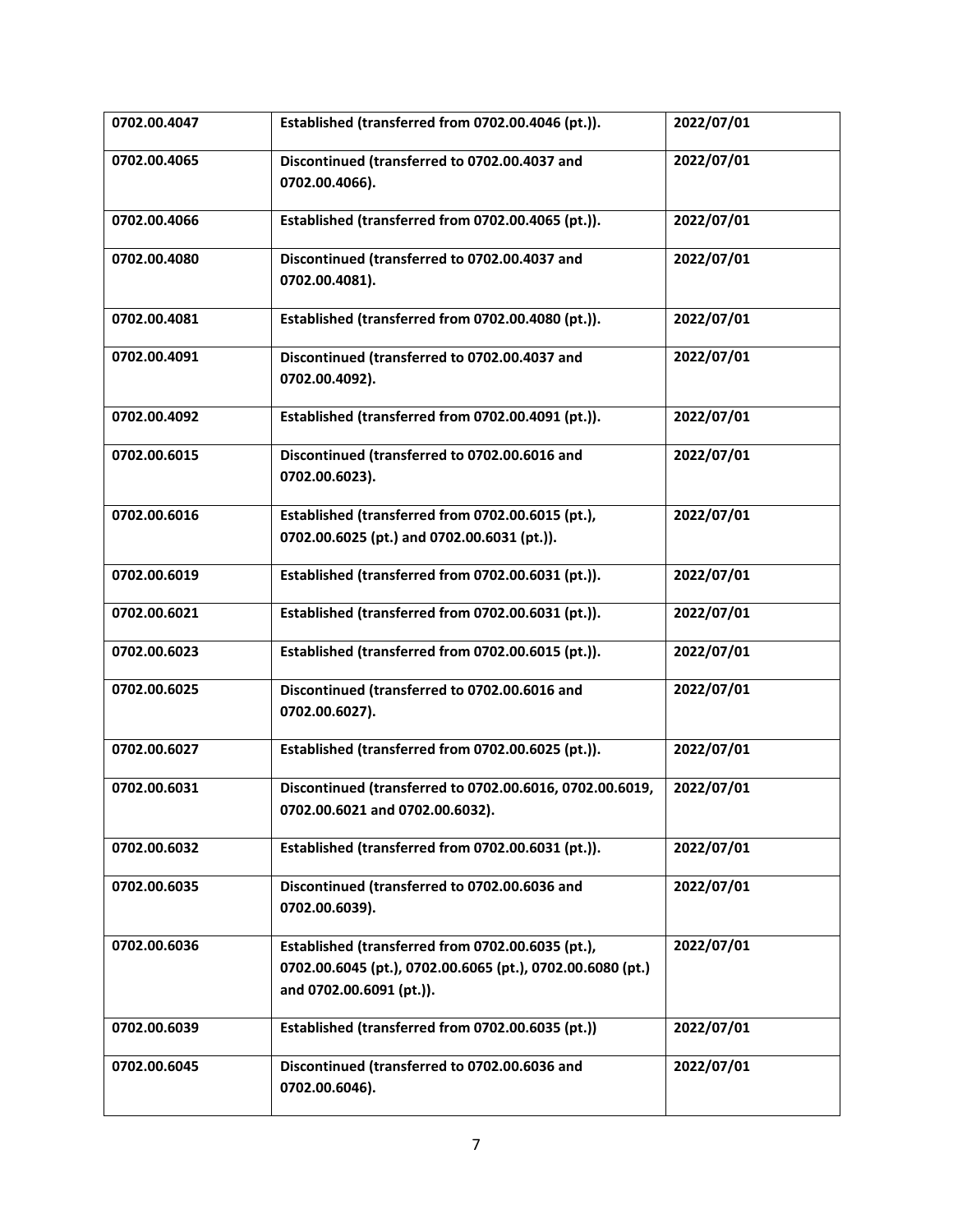| 0702.00.6046 | Established (transferred from 0702.00.6045 (pt.))               | 2022/07/01 |
|--------------|-----------------------------------------------------------------|------------|
| 0702.00.6065 | Discontinued (transferred to 0702.00.6036 and<br>0702.00.6066). | 2022/07/01 |
| 0702.00.6066 | Established (transferred from 0702.00.6065 (pt.))               | 2022/07/01 |
| 0702.00.6080 | Discontinued (transferred to 0702.00.6036 and<br>0702.00.6081). | 2022/07/01 |
| 0702.00.6081 | Established (transferred from 0702.00.6080 (pt.))               | 2022/07/01 |
| 0702.00.6091 | Discontinued (transferred to 0702.00.6036 and<br>0702.00.6092). | 2022/07/01 |
| 0702.00.6092 | Established (transferred from 0702.00.6091 (pt.))               | 2022/07/01 |

# **4. 0701.90.50, 0704.90.40, Vegetables and Fruits 0707.00.20, 0707.00.40, 0707.00.50, 0707.00.60, 0709.60.40 and 0709.93.20**

#### **Potatoes**

| <b>HTS</b><br>Heading/<br><b>Subheading</b> | <b>Stat</b><br><b>Suffix</b> | <b>Article description</b>                              | Unit of<br>Quantity |
|---------------------------------------------|------------------------------|---------------------------------------------------------|---------------------|
| 0701                                        |                              | Potatoes, fresh or chilled:                             |                     |
|                                             |                              | ***                                                     |                     |
| 0701.90                                     |                              | Other:                                                  |                     |
|                                             |                              | * * *                                                   |                     |
| 0701.90.50                                  |                              |                                                         |                     |
|                                             |                              | In immediate containers of not over 1200 kg net weight: |                     |
|                                             | 05(15,                       |                                                         | kg                  |
|                                             | 25, 35)                      |                                                         |                     |
|                                             | 17 (15)                      |                                                         | kg                  |
|                                             | 21(25)                       |                                                         | kg                  |
|                                             | 40 (35)                      |                                                         | kg                  |
|                                             |                              |                                                         |                     |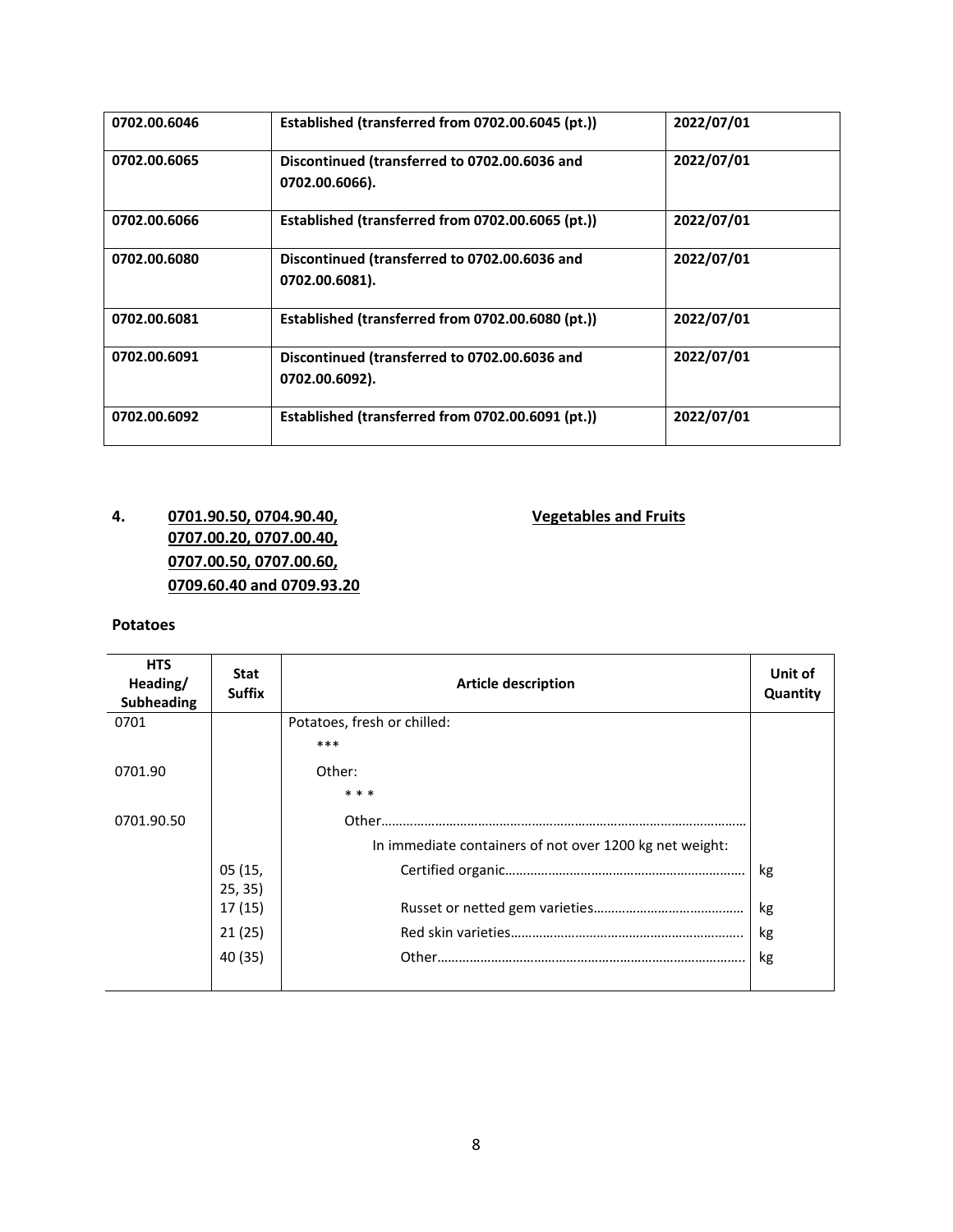#### **Other edible brassicas**

| <b>HTS</b><br>Heading/<br>Subheading | <b>Stat</b><br><b>Suffix</b> | <b>Article description</b>                                                                      | Unit of<br>Quantity |
|--------------------------------------|------------------------------|-------------------------------------------------------------------------------------------------|---------------------|
| 0704                                 |                              | Cabbages, cauliflower, kohlrabi, kale and similar edible brassicas, fresh<br>or chilled:<br>*** |                     |
| 0704.90                              |                              | Other (including sprouting broccoli (Brassica oleracea var. italica)):<br>***                   |                     |
| 0704.90.40                           |                              |                                                                                                 |                     |
|                                      | 15 (40)                      | * * *                                                                                           | kg                  |
|                                      | 25(40)                       |                                                                                                 | kg                  |
|                                      | 35 (40)                      |                                                                                                 | kg                  |
|                                      | 50 (40)                      |                                                                                                 | kg                  |

#### **Cucumbers**

| <b>HTS</b><br>Heading/<br><b>Subheading</b> | <b>Stat</b><br><b>Suffix</b> | <b>Article description</b>                                                                                                                             | Unit of<br>Quantity |
|---------------------------------------------|------------------------------|--------------------------------------------------------------------------------------------------------------------------------------------------------|---------------------|
| 0707                                        |                              | Cucumbers, including gherkins, fresh or chilled:                                                                                                       |                     |
| 0707.00.20                                  |                              | If entered during the period from December 1 in any year to the last                                                                                   |                     |
|                                             | 10 (00)                      |                                                                                                                                                        | kg                  |
|                                             | 20(00)                       |                                                                                                                                                        | kg                  |
| 0707.00.40                                  |                              | If entered during the period from March 1 to April 30, inclusive, in                                                                                   |                     |
|                                             |                              |                                                                                                                                                        |                     |
|                                             | 10 (00)                      |                                                                                                                                                        | kg                  |
|                                             | 20(00)                       |                                                                                                                                                        | kg                  |
| 0707.00.50                                  |                              | If entered during the period from May 1 to June 30, inclusive, or the<br>period from September 1 to November 30, inclusive, in any year<br>Greenhouse: |                     |
|                                             | 20(10)                       |                                                                                                                                                        | kg                  |
|                                             | 40 (10)                      |                                                                                                                                                        | kg                  |
|                                             |                              | Other:                                                                                                                                                 |                     |
|                                             | 70 (90)                      |                                                                                                                                                        | kg                  |
|                                             | 80 (90)                      |                                                                                                                                                        | kg                  |
| 0707.00.60                                  |                              | If entered during the period from July 1 to August 31, inclusive, in                                                                                   |                     |
|                                             |                              | Greenhouse:                                                                                                                                            |                     |
|                                             | 15 (10)                      |                                                                                                                                                        | kg                  |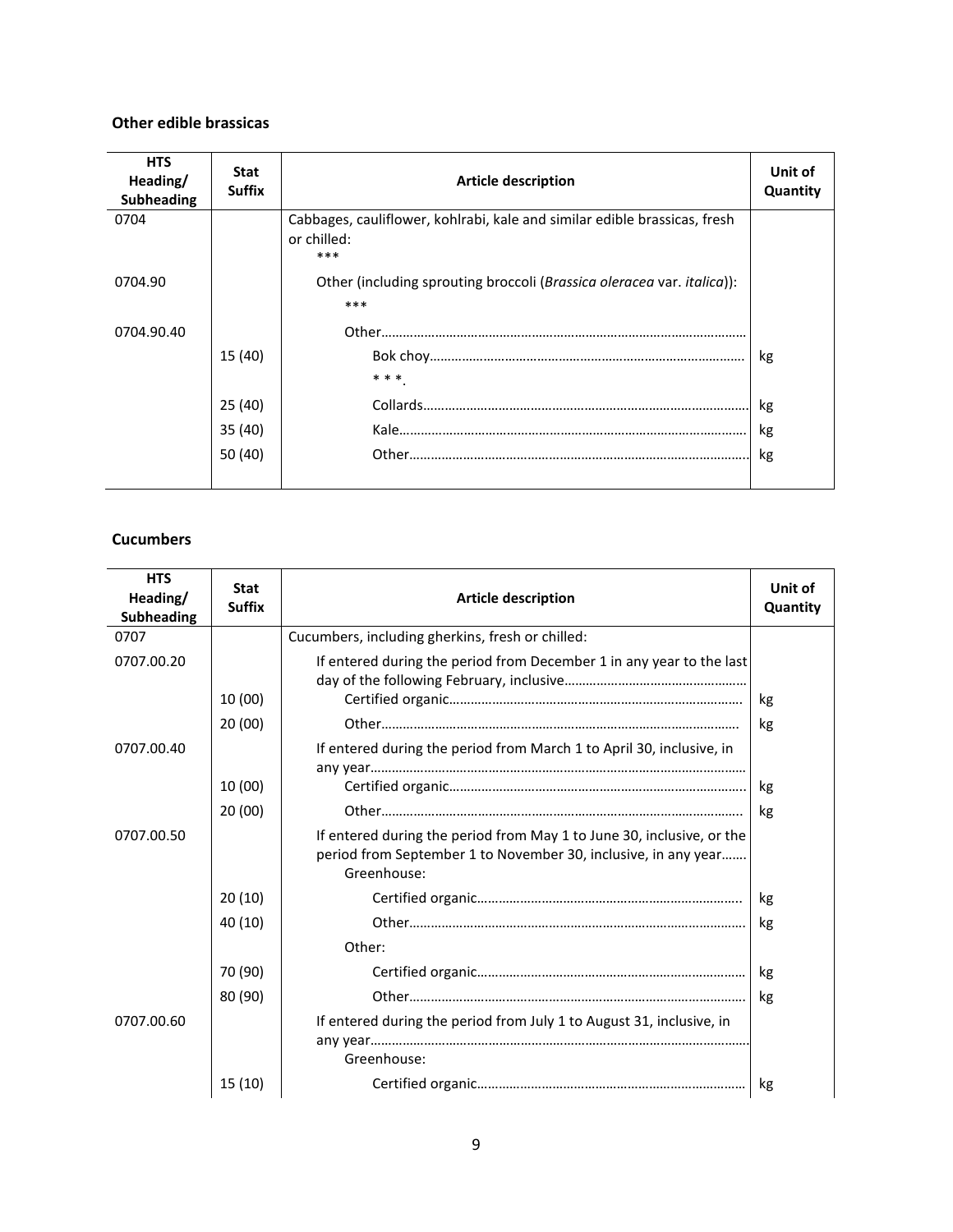| <b>HTS</b><br>Heading/<br><b>Subheading</b> | <b>Stat</b><br><b>Suffix</b> | Article description                                                                                                    | Unit of<br>Quantity |
|---------------------------------------------|------------------------------|------------------------------------------------------------------------------------------------------------------------|---------------------|
|                                             | 20(10)                       |                                                                                                                        | kg                  |
|                                             |                              | Other:                                                                                                                 |                     |
|                                             | 30                           | Not exceeding 15 cm (6 inches) in length and presented in<br>bulk quantities of 453.6 kg (1,000 lbs) or more<br>Other: | kg                  |
|                                             | 60 (50)                      |                                                                                                                        | kg                  |
|                                             | 70 (50)                      |                                                                                                                        | kg                  |

# **Peppers**

| <b>HTS</b><br>Heading/<br><b>Subheading</b> | Stat<br><b>Suffix</b> | <b>Article description</b>                                                                 | Unit of<br>Quantity |
|---------------------------------------------|-----------------------|--------------------------------------------------------------------------------------------|---------------------|
| 0709                                        |                       | Other vegetables, fresh or chilled:                                                        |                     |
|                                             |                       | * * *                                                                                      |                     |
| 0709.60                                     |                       | Fruits of the genus Capsicum (peppers) or of the genus Pimenta<br>(e.g., allspice):<br>*** |                     |
| 0709.60.40                                  |                       |                                                                                            |                     |
|                                             |                       | Greenhouse:                                                                                |                     |
|                                             |                       | Sweet bell-type peppers (Capsicum annuum):                                                 |                     |
|                                             |                       | Certified organic:                                                                         |                     |
|                                             | 05(15)                |                                                                                            | kg                  |
|                                             | 07(15)                |                                                                                            | kg                  |
|                                             | 09 (15)               |                                                                                            | kg                  |
|                                             | 11(15)                |                                                                                            | kg                  |
|                                             | 13(15)                |                                                                                            | kg                  |
|                                             |                       | Other:                                                                                     |                     |
|                                             | 17 (25)               |                                                                                            | kg                  |
|                                             | 22(25)                |                                                                                            | kg                  |
|                                             | 27(25)                |                                                                                            | kg                  |
|                                             | 32(25)                |                                                                                            | kg                  |
|                                             | 37(25)                |                                                                                            | kg                  |
|                                             | 55                    |                                                                                            | kg                  |
|                                             |                       | Other:                                                                                     |                     |
|                                             |                       | Sweet bell-type peppers (Capsicum annuum):                                                 |                     |
|                                             |                       | Certified organic:                                                                         |                     |
|                                             | 60(65)                |                                                                                            | kg                  |
|                                             | 63 (65)               |                                                                                            | kg                  |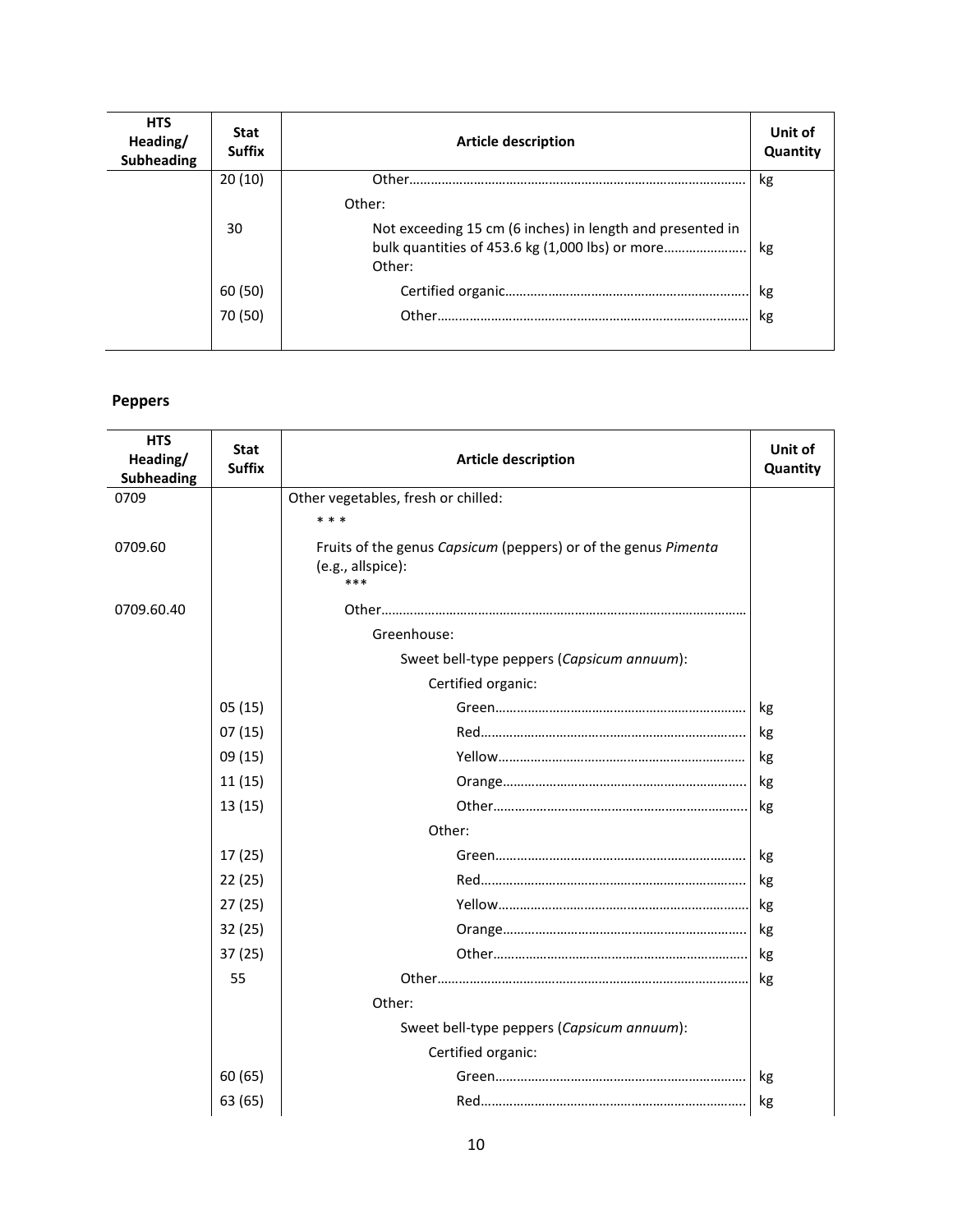| <b>HTS</b><br>Heading/<br><b>Subheading</b> | <b>Stat</b><br><b>Suffix</b> | <b>Article description</b>                         | Unit of<br>Quantity |
|---------------------------------------------|------------------------------|----------------------------------------------------|---------------------|
|                                             | 66 (65)                      |                                                    | kg                  |
|                                             | 69 (65)                      |                                                    | kg                  |
|                                             | 72 (65)                      |                                                    | kg                  |
|                                             |                              | Other:                                             |                     |
|                                             | 74 (85)                      | Of a kind for processing as described in<br>Other: | kg                  |
|                                             | 78 (85)                      |                                                    | kg                  |
|                                             | 81 (85)                      |                                                    | kg                  |
|                                             | 84 (85)                      |                                                    | kg                  |
|                                             | 87 (85)                      |                                                    | kg                  |
|                                             | 91 (85)                      |                                                    | kg                  |
|                                             | 95                           |                                                    | kg                  |

# **Squash**

| <b>HTS</b><br>Heading/<br><b>Subheading</b> | <b>Stat</b><br><b>Suffix</b> | <b>Article description</b>                    | Unit of<br>Quantity |
|---------------------------------------------|------------------------------|-----------------------------------------------|---------------------|
| 0709                                        |                              | Other vegetables, fresh or chilled:           |                     |
|                                             |                              | * * *                                         |                     |
|                                             |                              | Other:                                        |                     |
|                                             |                              | $***$                                         |                     |
| 0709.93                                     |                              | Pumpkins, squash and gourds (Cucurbita spp.): |                     |
|                                             |                              | $***$                                         |                     |
| 0709.93.20                                  |                              |                                               |                     |
|                                             |                              | Certified organic:                            |                     |
|                                             | 20(10)                       |                                               | kg                  |
|                                             | 30(10)                       |                                               | kg                  |
|                                             | 40 (10)                      |                                               | kg                  |
|                                             |                              |                                               |                     |

| <b>HTS Code</b> | Action                                                                               | <b>Effective Date</b> |
|-----------------|--------------------------------------------------------------------------------------|-----------------------|
| 0701.90.5005    | Established (transferred from 0701.90.5015, 0701.90.5025<br>and 0701.90.5035 (pt.)). | 2022/07/01            |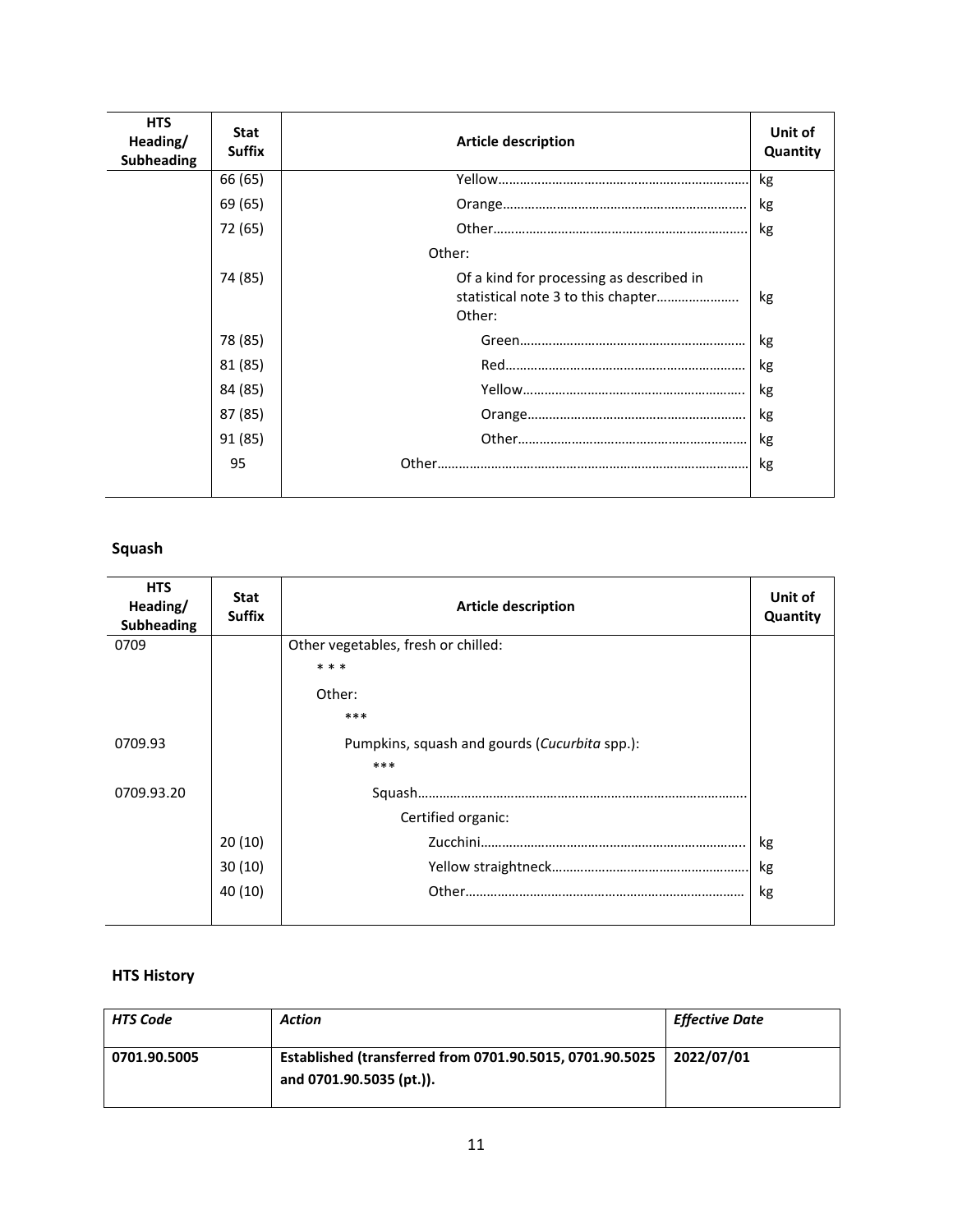| 0701.90.5015 | Discontinued (transferred to 0701.90.5005 and<br>0701.90.5017).                             | 2022/07/01 |
|--------------|---------------------------------------------------------------------------------------------|------------|
| 0701.90.5017 | Established (transferred from 0701.90.5015 (pt.)).                                          | 2022/07/01 |
| 0701.90.5021 | Established (transferred from 0701.90.5025 (pt.)).                                          | 2022/07/01 |
| 0701.90.5025 | Discontinued (transferred to 0701.90.5005 and<br>0701.90.5021).                             | 2022/07/01 |
| 0701.90.5035 | Discontinued (transferred to 0701.90.5005 and<br>0701.90.5040).                             | 2022/07/01 |
| 0701.90.5040 | Established (transferred from 0701.90.5035 (pt.)).                                          | 2022/07/01 |
| 0704.90.4015 | Established (transferred from 0704.90.4040 (pt.)).                                          | 2022/07/01 |
| 0704.90.4025 | Established (transferred from 0704.90.4040 (pt.)).                                          | 2022/07/01 |
| 0704.90.4035 | Established (transferred from 0704.90.4040 (pt.)).                                          | 2022/07/01 |
| 0704.90.4040 | Discontinued (transferred to 0704.90.4015, 0704.90.4025,<br>0704.90.4035 and 0704.90.4050). | 2022/07/01 |
| 0704.90.4050 | Established (transferred from 0704.90.4040 (pt.)).                                          | 2022/07/01 |
| 0707.00.2000 | Annotated (transferred to 0707.00.2010 and<br>0707.00.2020).                                | 2022/07/01 |
| 0707.00.2010 | Established (transferred from 0707.00.2000 (pt.)).                                          | 2022/07/01 |
| 0707.00.2020 | Established (transferred from 0707.00.2000 (pt.)).                                          | 2022/07/01 |
| 0707.00.4000 | Annotated (transferred to 0707.00.4010 and<br>0707.00.4020).                                | 2022/07/01 |
| 0707.00.4010 | Established (transferred from 0707.00.4000 (pt.)).                                          | 2022/07/01 |
| 0707.00.4020 | Established (transferred from 0707.00.4000 (pt.)).                                          | 2022/07/01 |
| 0707.00.5010 | Discontinued (transferred to 0707.00.5020 and<br>0707.00.5040).                             | 2022/07/01 |
| 0707.00.5020 | Established (transferred from 0707.00.5010 (pt.)).                                          | 2022/07/01 |
| 0707.00.5040 | Established (transferred from 0707.00.5010 (pt.)).                                          | 2022/07/01 |
| 0707.00.5070 | Established (transferred from 0707.00.5090 (pt.))                                           | 2022/07/01 |
| 0707.00.5080 | Established (transferred from 0707.00.5090 (pt.))                                           | 2022/07/01 |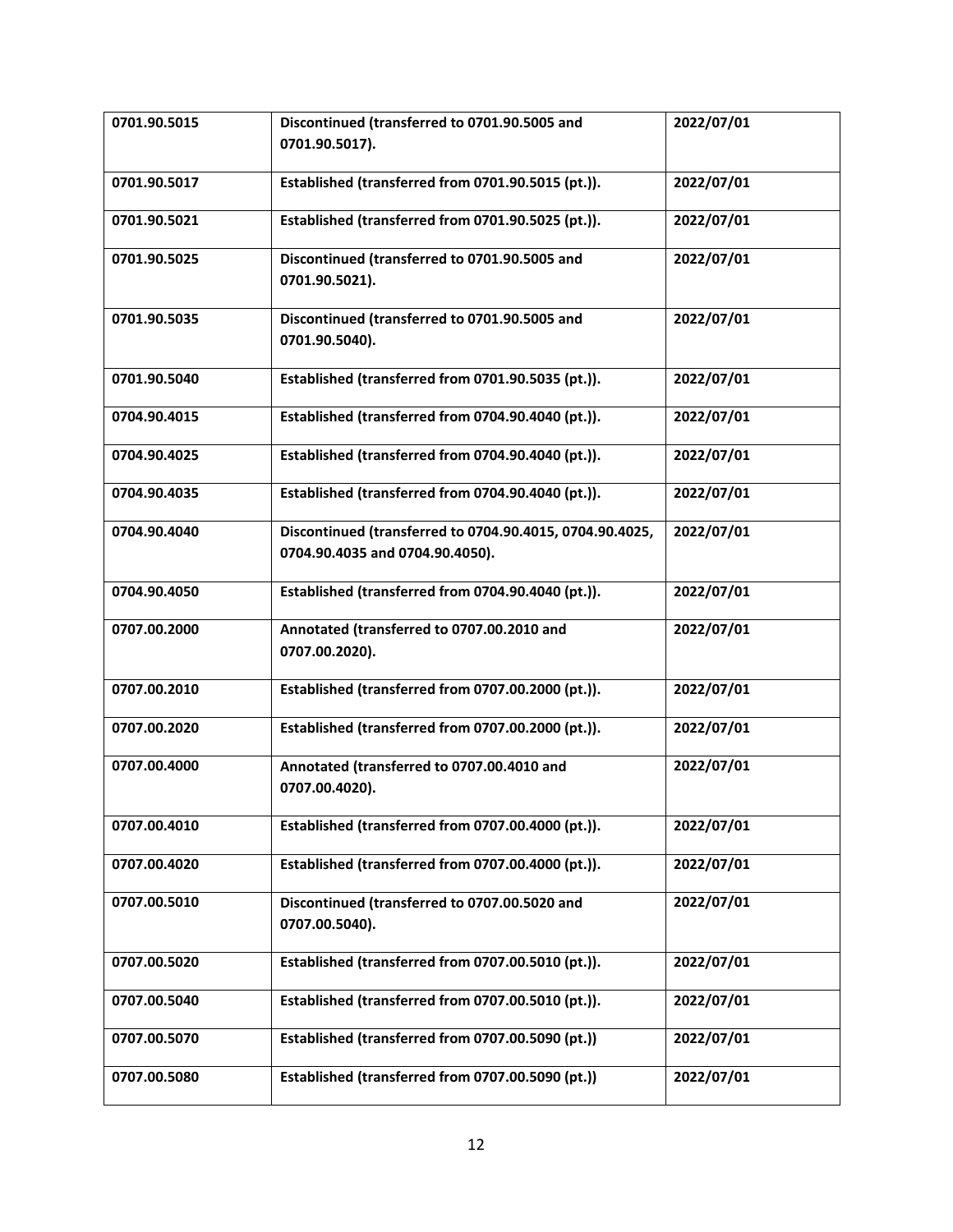| 0707.00.5090 | Discontinued (transferred to 0707.00.5070 and<br>0707.00.5080).                                           | 2022/07/01 |
|--------------|-----------------------------------------------------------------------------------------------------------|------------|
| 0707.00.6010 | Discontinued (transferred to 0707.00.6015 and                                                             | 2022/07/01 |
|              | 0707.00.6020).                                                                                            |            |
| 0707.00.6015 | Established (transferred from 0707.00.6010 (pt.)).                                                        | 2022/07/01 |
| 0707.00.6020 | Established (transferred from 0707.00.6010 (pt.)).                                                        | 2022/07/01 |
| 0707.00.6050 | Discontinued (transferred to 0707.00.6060 and<br>0707.00.6070).                                           | 2022/07/01 |
| 0707.00.6060 | Established (transferred from 0707.00.6050 (pt.)).                                                        | 2022/07/01 |
| 0707.00.6070 | Established (transferred from 0707.00.6050 (pt.)).                                                        | 2022/07/01 |
| 0709.60.4005 | Established (transferred from 0709.60.4015 (pt.)).                                                        | 2022/07/01 |
| 0709.60.4007 | Established (transferred from 0709.60.4015 (pt.)).                                                        | 2022/07/01 |
| 0709.60.4009 | Established (transferred from 0709.60.4015 (pt.)).                                                        | 2022/07/01 |
| 0709.60.4011 | Established (transferred from 0709.60.4015 (pt.)).                                                        | 2022/07/01 |
| 0709.60.4013 | Established (transferred from 0709.60.4015 (pt.)).                                                        | 2022/07/01 |
| 0709.60.4015 | Discontinued (transferred to 0709.60.4005, 0709.60.4007,<br>0709.60.4009, 0709.60.4011 and 0709.60.4013). | 2022/07/01 |
| 0709.60.4017 | Established (transferred from 0709.60.4025 (pt.)).                                                        | 2022/07/01 |
| 0709.60.4022 | Established (transferred from 0709.60.4025 (pt.)).                                                        | 2022/07/01 |
| 0709.60.4025 | Discontinued (transferred to 0709.60.4017, 0709.60.4022,<br>0709.60.4027, 0709.60.4032 and 0709.60.4037). | 2022/07/01 |
| 0709.60.4027 | Established (transferred from 0709.60.4025 (pt.)).                                                        | 2022/07/01 |
| 0709.60.4032 | Established (transferred from 0709.60.4025 (pt.)).                                                        | 2022/07/01 |
| 0709.60.4037 | Established (transferred from 0709.60.4025 (pt.)).                                                        | 2022/07/01 |
| 0709.60.4060 | Established (transferred from 0709.60.4065 (pt.)).                                                        | 2022/07/01 |
| 0709.60.4063 | Established (transferred from 0709.60.4065 (pt.)).                                                        | 2022/07/01 |
| 0709.60.4065 | Discontinued (transferred to 0709.60.4060, 0709.60.4063,<br>0709.60.4066, 0709.60.4069 and 0709.60.4072). | 2022/07/01 |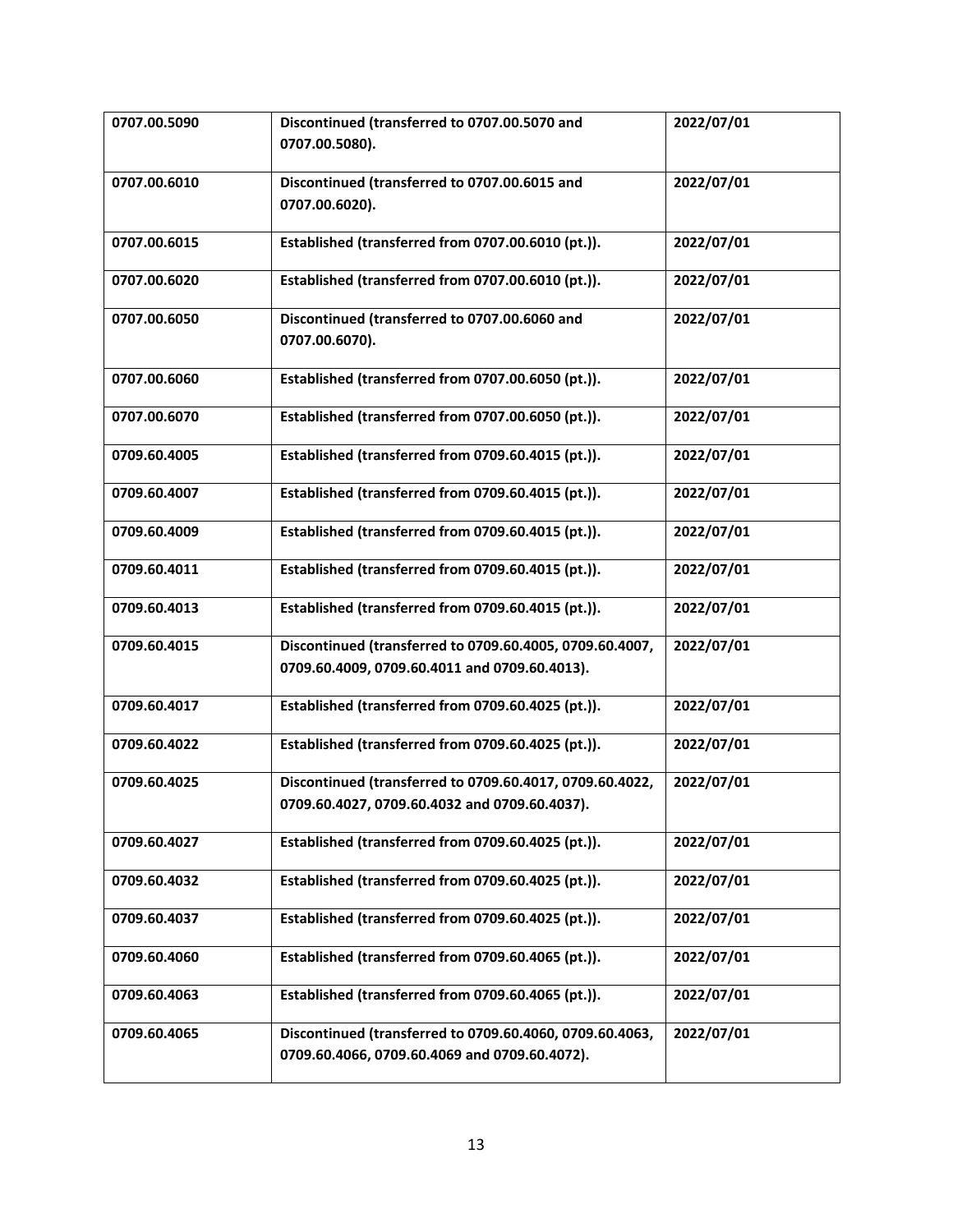| 0709.60.4066 | Established (transferred from 0709.60.4065 (pt.)).                                                                         | 2022/07/01 |
|--------------|----------------------------------------------------------------------------------------------------------------------------|------------|
| 0709.60.4069 | Established (transferred from 0709.60.4065 (pt.)).                                                                         | 2022/07/01 |
| 0709.60.4072 | Established (transferred from 0709.60.4065 (pt.)).                                                                         | 2022/07/01 |
| 0709.60.4074 | Established (transferred from 0709.60.4085 (pt.)).                                                                         | 2022/07/01 |
| 0709.60.4078 | Established (transferred from 0709.60.4085 (pt.)).                                                                         | 2022/07/01 |
| 0709.60.4081 | Established (transferred from 0709.60.4085 (pt.)).                                                                         | 2022/07/01 |
| 0709.60.4084 | Established (transferred from 0709.60.4085 (pt.)).                                                                         | 2022/07/01 |
| 0709.60.4085 | Discontinued (transferred to 0709.60.4074, 0709.60.4078,<br>0709.40.4081, 0709.60.4084, 0709.60.4087 and<br>0709.60.4091). | 2022/07/01 |
| 0709.60.4087 | Established (transferred from 0709.60.4085 (pt.)).                                                                         | 2022/07/01 |
| 0709.60.4091 | Established (transferred from 0709.60.4085 (pt.)).                                                                         | 2022/07/01 |
| 0709.93.2010 | Discontinued (transferred to 0709.93.2020, 0709.93.2030<br>and 0709.93.2040).                                              | 2022/07/01 |
| 0709.93.2020 | Established (transferred from 0709.93.2010 (pt.)).                                                                         | 2022/07/01 |
| 0709.93.2030 | Established (transferred from 0709.93.2010 (pt.)).                                                                         | 2022/07/01 |
| 0709.93.2040 | Established (transferred from 0709.93.2010 (pt.)).                                                                         | 2022/07/01 |

### **5. HTS 0710.80.97 Frozen Garlic and 2004.90.85**

| <b>HTS</b><br>Heading/<br><b>Subheading</b> | <b>Stat</b><br><b>Suffix</b> | <b>Article description</b>                                       | Unit of<br>Quantity |
|---------------------------------------------|------------------------------|------------------------------------------------------------------|---------------------|
| 0710                                        |                              | Vegetables (uncooked or cooked by steaming or boiling in water), |                     |
|                                             |                              | frozen:                                                          |                     |
|                                             |                              | * * *                                                            |                     |
| 0710.80                                     |                              | Other vegetables:                                                |                     |
|                                             |                              | * * *                                                            |                     |
|                                             |                              | Other:                                                           |                     |
|                                             |                              | $***$                                                            |                     |
|                                             |                              | Reduced in size:                                                 |                     |
|                                             |                              | ***                                                              |                     |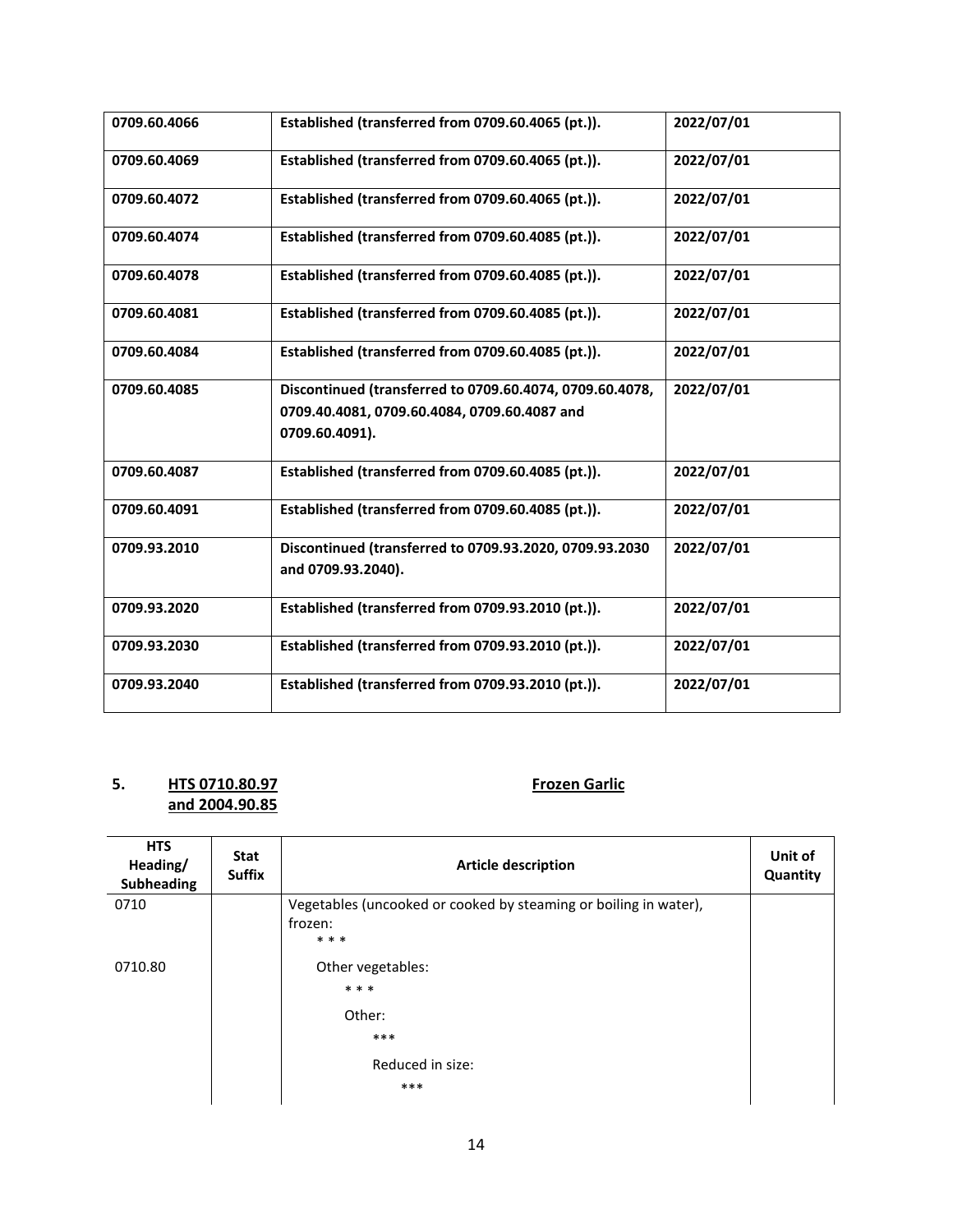| <b>HTS</b><br>Heading/<br><b>Subheading</b> | <b>Stat</b><br><b>Suffix</b> | <b>Article description</b>                                                                                                              | Unit of<br>Quantity |
|---------------------------------------------|------------------------------|-----------------------------------------------------------------------------------------------------------------------------------------|---------------------|
| 0710.80.97                                  |                              |                                                                                                                                         |                     |
|                                             |                              | ***                                                                                                                                     |                     |
|                                             | 55 (50)                      | Garlic, reduced in size beyond the clove, whether                                                                                       | kg                  |
|                                             | 65 (50)                      |                                                                                                                                         | kg                  |
|                                             |                              | * * *                                                                                                                                   |                     |
| 2004                                        |                              | Other vegetables prepared or preserved otherwise than by vinegar or<br>acetic acid, frozen, other than products of heading 2006:<br>*** |                     |
| 2004.90                                     |                              | Other vegetables and mixtures of vegetables:                                                                                            |                     |
|                                             |                              | ***                                                                                                                                     |                     |
| 2004.90.85                                  |                              | ***                                                                                                                                     |                     |
|                                             |                              | Garlic:                                                                                                                                 |                     |
|                                             | 65 (80)                      | Peeled clove garlic, whether or not individually quick                                                                                  | kg                  |
|                                             | 75 (80)                      | Garlic, reduced in size beyond the clove, whether or                                                                                    | kg                  |
|                                             | 85 (80)                      |                                                                                                                                         | kg                  |
|                                             | 95 (80)                      |                                                                                                                                         | kg                  |
|                                             |                              |                                                                                                                                         |                     |

| <b>HTS Code</b> | Action                                                                                      | <b>Effective Date</b> |
|-----------------|---------------------------------------------------------------------------------------------|-----------------------|
| 0710.80.9750    | Discontinued (transferred to 0710.80.9755 and<br>0710.80.9765).                             | 2022/07/01            |
| 0710.80.9755    | Established (transferred from 0710.80.9750 (pt.)).                                          | 2022/07/01            |
| 0710.80.9765    | Established (transferred from 0710.80.9750 (pt.)).                                          | 2022/07/01            |
| 2004.90.8565    | Established (transferred from 2004.90.8580 (pt.)).                                          | 2022/07/01            |
| 2004.90.8575    | Established (transferred from 2004.90.8580 (pt.)).                                          | 2022/07/01            |
| 2004.90.8580    | Discontinued (transferred to 2004.90.8565, 2004.90.8575,<br>2004.90.8585 and 2004.90.8595). | 2022/07/01            |
| 2004.90.8585    | Established (transferred from 2004.90.8580 (pt.)).                                          | 2022/07/01            |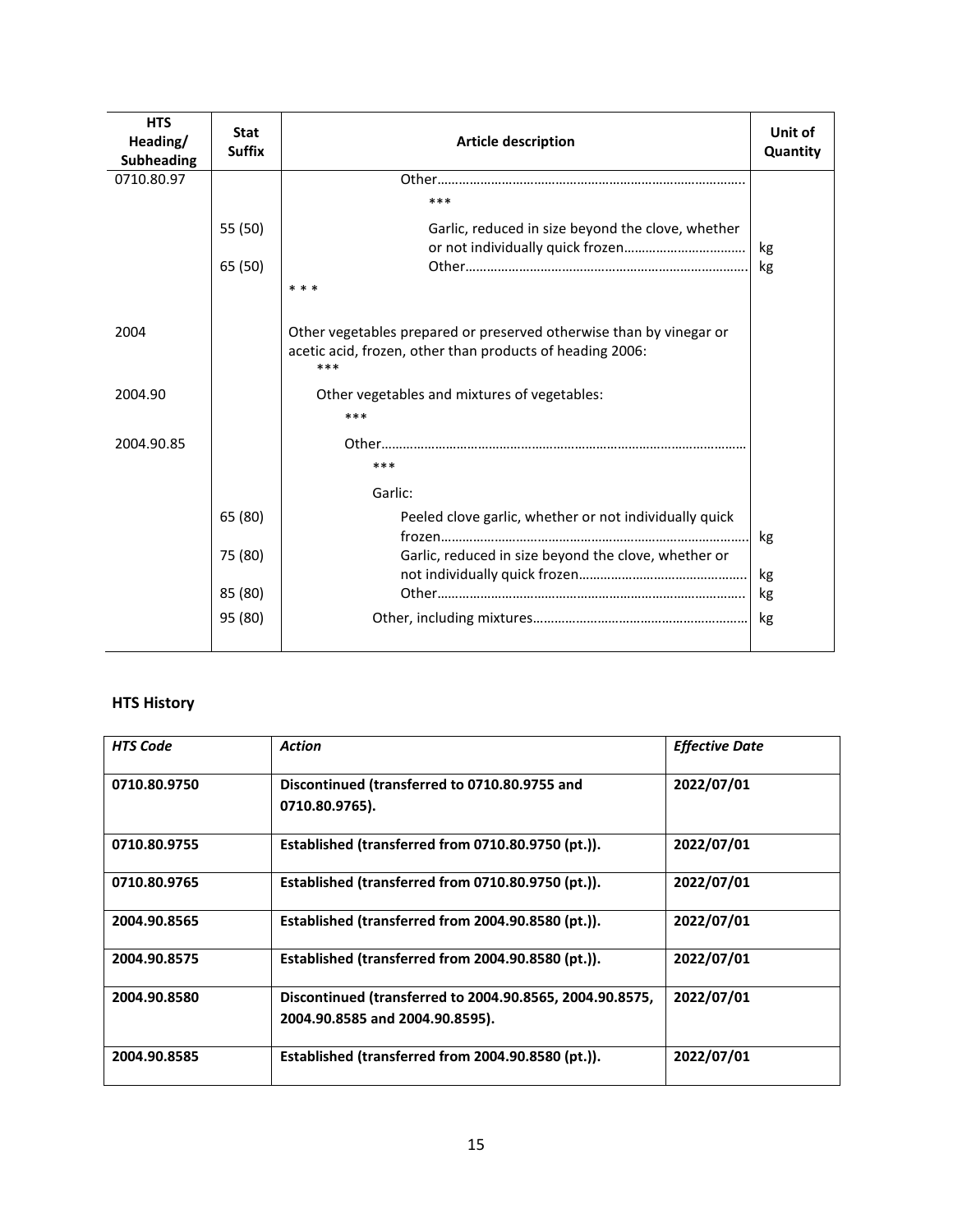# **2202.91.00, 2202.99.91 and 2206.00.90**

### **6. HTS 2202.10.00, Beverages in Aluminum Containers**

| <b>HTS</b>                | Stat          |                                                                                                                                                                                                                | Unit of  |
|---------------------------|---------------|----------------------------------------------------------------------------------------------------------------------------------------------------------------------------------------------------------------|----------|
| Heading/                  | <b>Suffix</b> | <b>Article description</b>                                                                                                                                                                                     | Quantity |
| <b>Subheading</b><br>2201 |               | Waters, including natural or artificial mineral waters and aerated waters,                                                                                                                                     |          |
|                           |               | not containing added sugar or other sweetening matter nor flavored; ice                                                                                                                                        |          |
|                           |               | and snow:                                                                                                                                                                                                      |          |
|                           |               | ***                                                                                                                                                                                                            |          |
| 2202                      |               | Waters, including mineral waters and aerated waters, containing added                                                                                                                                          |          |
|                           |               | sugar or other sweetening matter or flavored, and other non-alcoholic                                                                                                                                          |          |
|                           |               | beverages, not including fruit, nut or vegetable juices of heading 2009:                                                                                                                                       |          |
| 2202.10.00                |               | Waters, including mineral waters and aerated waters, containing<br>added sugar or other sweetening matter or flavored                                                                                          |          |
|                           |               | Carbonated soft drinks:                                                                                                                                                                                        |          |
|                           |               | ***                                                                                                                                                                                                            |          |
|                           |               | Other:                                                                                                                                                                                                         |          |
|                           | 45 (40)       |                                                                                                                                                                                                                | liters   |
|                           | 55 (40)       |                                                                                                                                                                                                                | liters   |
|                           |               | Other:                                                                                                                                                                                                         |          |
|                           | 65 (60)       |                                                                                                                                                                                                                | liters   |
|                           | 75 (60)       |                                                                                                                                                                                                                | liters   |
|                           |               | Other:                                                                                                                                                                                                         |          |
| 2202.91.00                |               | Non-alcoholic beer:                                                                                                                                                                                            |          |
|                           | 10 (00)       |                                                                                                                                                                                                                | liters   |
|                           | 20(00)        |                                                                                                                                                                                                                | liters   |
| 2202.99                   |               | Other:                                                                                                                                                                                                         |          |
|                           |               | ***                                                                                                                                                                                                            |          |
|                           |               | Fruit or vegetable juices, fortified with vitamins or                                                                                                                                                          |          |
|                           |               | minerals:                                                                                                                                                                                                      |          |
|                           |               | * * *                                                                                                                                                                                                          |          |
| 2202.99.91                |               |                                                                                                                                                                                                                |          |
|                           | 10 (00)       |                                                                                                                                                                                                                | liters   |
|                           | 20(00)        |                                                                                                                                                                                                                | liters   |
|                           |               |                                                                                                                                                                                                                |          |
|                           |               | $***$                                                                                                                                                                                                          |          |
| 2206.00                   |               | Other fermented beverages (for example, cider, perry, mead, saké);<br>mixtures of fermented beverages and mixtures of fermented beverages<br>and non-alcoholic beverages, not elsewhere specified or included: |          |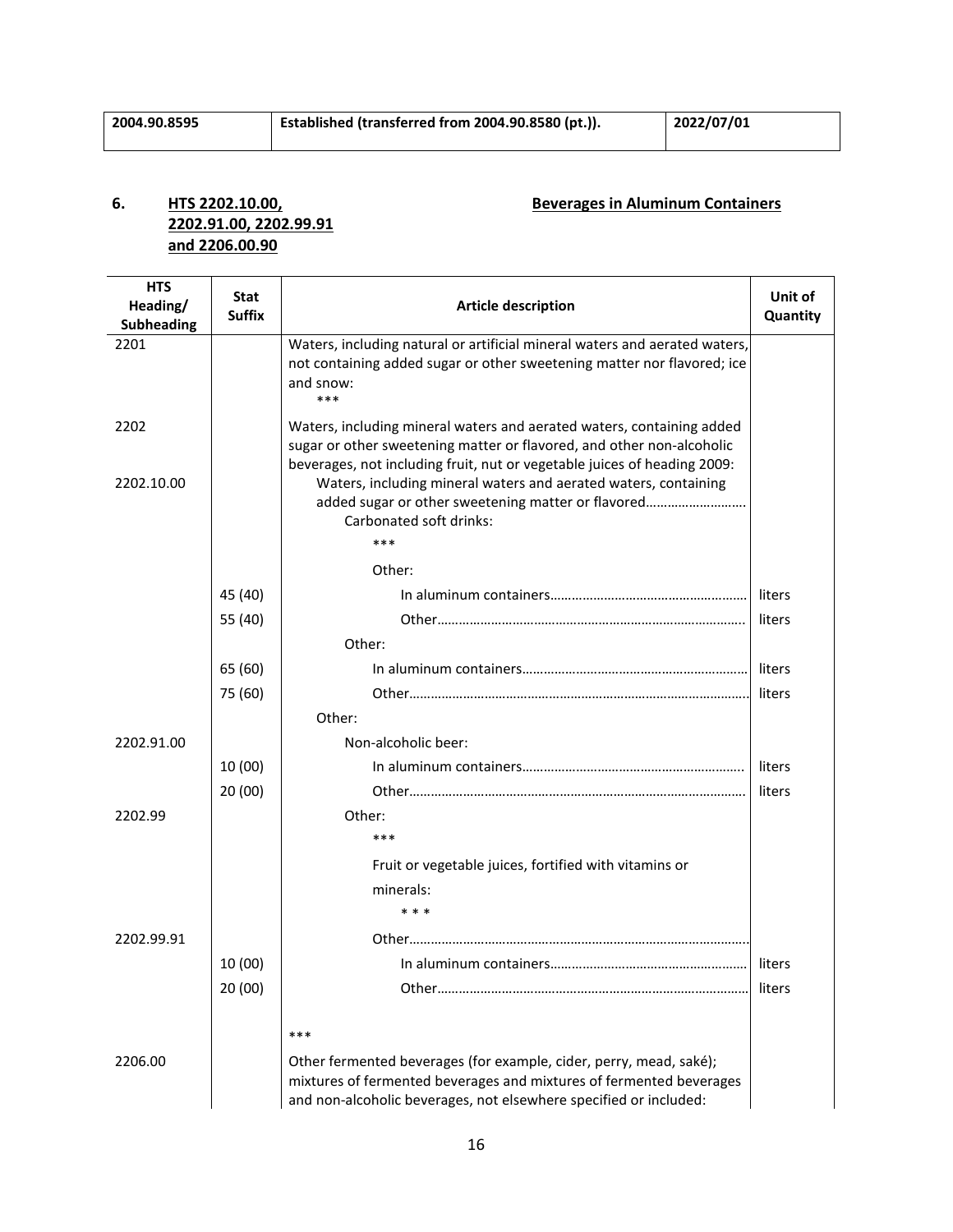| <b>HTS</b><br>Heading/<br>Subheading | <b>Stat</b><br><b>Suffix</b> | <b>Article description</b>                                                                                                                     | Unit of<br>Quantity |
|--------------------------------------|------------------------------|------------------------------------------------------------------------------------------------------------------------------------------------|---------------------|
|                                      |                              | ***                                                                                                                                            |                     |
|                                      |                              | Other:                                                                                                                                         |                     |
|                                      |                              | ***                                                                                                                                            |                     |
| 2206.00.90                           |                              |                                                                                                                                                |                     |
|                                      |                              | Mixtures of fermented beverages and non-alcoholic<br>beverages, ready to consume as packaged, in<br>containers each holding not over 4 liters: |                     |
|                                      | 10 (00)                      |                                                                                                                                                | liters              |
|                                      | 20(00)                       |                                                                                                                                                | liters              |
|                                      |                              | Other:                                                                                                                                         |                     |
|                                      | 30(00)                       |                                                                                                                                                | liters              |
|                                      | 40 (00)                      |                                                                                                                                                | liters              |
|                                      |                              |                                                                                                                                                |                     |

| <b>HTS Code</b> | <b>Action</b>                                                   | <b>Effective Date</b> |
|-----------------|-----------------------------------------------------------------|-----------------------|
| 2202.10.0040    | Discontinued (transferred to 2202.10.0045 and<br>2202.10.0055). | 2022/07/01            |
| 2202.10.0045    | Established (transferred from 2202.10.0040 (pt.)).              | 2022/07/01            |
| 2202.10.0055    | Established (transferred from 2202.10.0040 (pt.)).              | 2022/07/01            |
| 2202.10.0060    | Discontinued (transferred to 2202.10.0065 and<br>2202.10.0075). | 2022/07/01            |
| 2202.10.0065    | Established (transferred from 2202.10.0060 (pt.)).              | 2022/07/01            |
| 2202.10.0075    | Established (transferred from 2202.10.0060 (pt.)).              | 2022/07/01            |
| 2202.91.0000    | Annotated (transferred to 2202.91.0010 and<br>2202.91.0020).    | 2022/07/01            |
| 2202.91.0010    | Established (transferred from 2202.91.0000 (pt.)).              | 2022/07/01            |
| 2202.91.0020    | Established (transferred from 2202.91.0000 (pt.)).              | 2022/07/01            |
| 2202.99.9100    | Annotated (transferred to 2202.99.9110 and<br>2202.99.9120).    | 2022/07/01            |
| 2202.99.9110    | Established (transferred from 2202.99.9100 (pt.)).              | 2022/07/01            |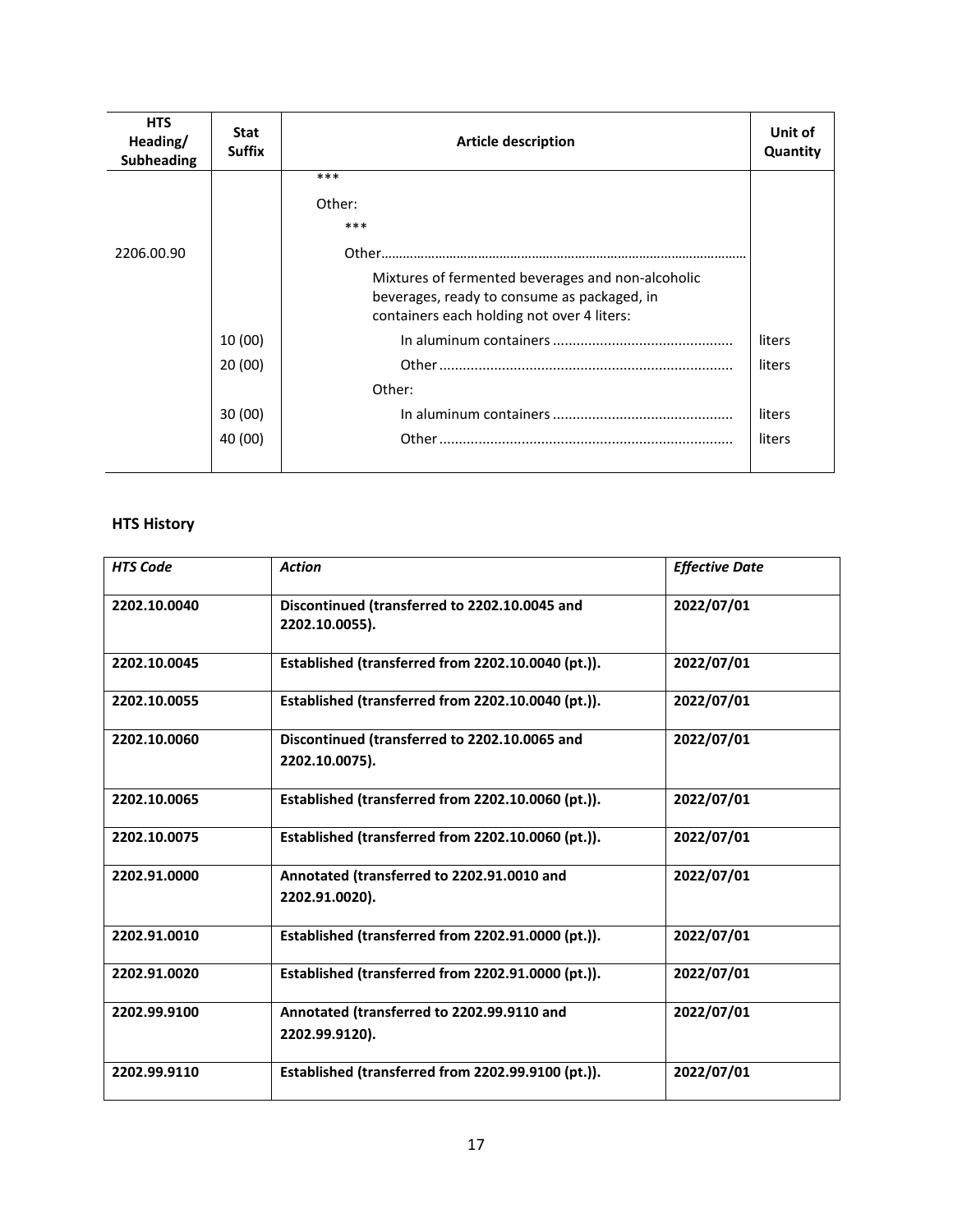| 2202.99.9120 | Established (transferred from 2202.99.9100 (pt.)).                                       | 2022/07/01 |
|--------------|------------------------------------------------------------------------------------------|------------|
| 2206.00.9000 | Annotated (transferred to 2206.00.9010, 2206.00.9020,<br>2206.00.9030 and 2206.00.9040). | 2022/07/01 |
| 2206.00.9010 | Established (transferred from 2206.00.9000 (pt.)).                                       | 2022/07/01 |
| 2206.00.9020 | Established (transferred from 2206.00.9000 (pt.)).                                       | 2022/07/01 |
| 2206.00.9030 | Established (transferred from 2206.00.9000 (pt.)).                                       | 2022/07/01 |
| 2206.00.9040 | Established (transferred from 2206.00.9000 (pt.)).                                       | 2022/07/01 |

### **7. HTS 2206.00.90 and 2208.90.80; Ready-to-Drink Alcoholic Beverages**

| <b>HTS</b><br>Heading/<br><b>Subheading</b> | <b>Stat</b><br><b>Suffix</b> | <b>Article description</b>                                                                                                                                                                                              | Unit of<br>Quantity |
|---------------------------------------------|------------------------------|-------------------------------------------------------------------------------------------------------------------------------------------------------------------------------------------------------------------------|---------------------|
| 2206.00                                     |                              | Other fermented beverages (for example, cider, perry, mead, saké);<br>mixtures of fermented beverages and mixtures of fermented beverages<br>and non-alcoholic beverages, not elsewhere specified or included:<br>$***$ |                     |
|                                             |                              | Other:                                                                                                                                                                                                                  |                     |
|                                             |                              | ***                                                                                                                                                                                                                     |                     |
| 2206.00.90                                  |                              |                                                                                                                                                                                                                         |                     |
|                                             |                              | Mixtures of fermented beverages and non-alcoholic<br>beverages, ready to consume as packaged, in<br>containers each holding not over 4 liters:                                                                          |                     |
|                                             | 10(00)                       |                                                                                                                                                                                                                         | liters              |
|                                             | 20(00)                       |                                                                                                                                                                                                                         | liters              |
|                                             |                              | Other:                                                                                                                                                                                                                  |                     |
|                                             | 30(00)                       |                                                                                                                                                                                                                         | liters              |
|                                             | 40 (00)                      |                                                                                                                                                                                                                         | liters              |
|                                             |                              | ***                                                                                                                                                                                                                     |                     |
| 2208                                        |                              | Undenatured ethyl alcohol of an alcoholic strength by volume of less<br>than 80 percent vol.; spirits, liqueurs and other spirituous beverages:<br>* * *                                                                |                     |
| 2208.90                                     |                              | Other:                                                                                                                                                                                                                  |                     |
|                                             |                              | ***                                                                                                                                                                                                                     |                     |
|                                             |                              | Other:                                                                                                                                                                                                                  |                     |
|                                             |                              | ***                                                                                                                                                                                                                     |                     |
| 2208.90.80                                  |                              |                                                                                                                                                                                                                         |                     |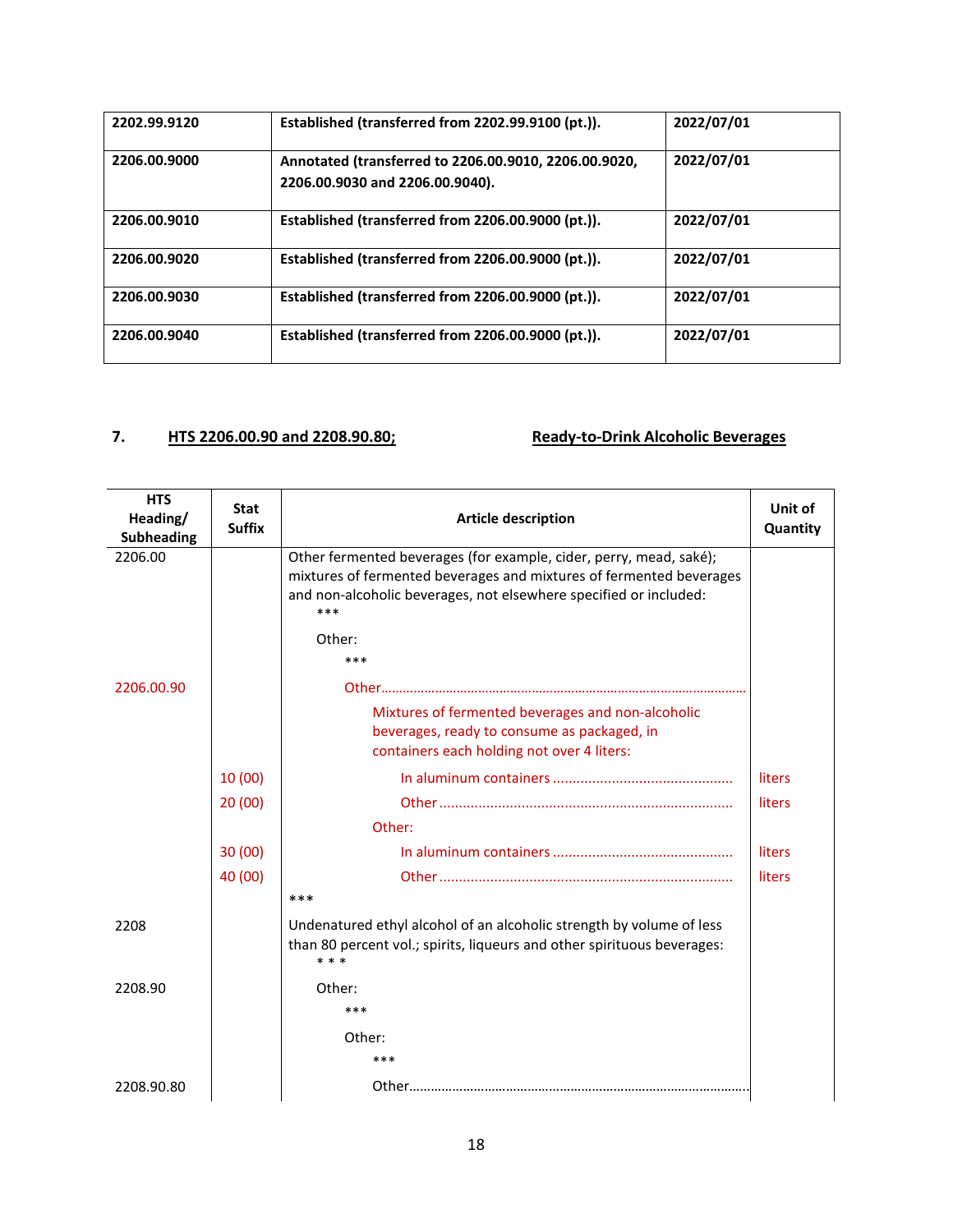| <b>HTS</b><br>Heading/<br>Subheading | <b>Stat</b><br><b>Suffix</b> | <b>Article description</b>                         | Unit of<br>Quantity      |
|--------------------------------------|------------------------------|----------------------------------------------------|--------------------------|
|                                      | 10 (00)                      | Premixed cocktails or other mixed beverages, ready |                          |
|                                      |                              | to consume as packaged, in containers each holding |                          |
|                                      |                              |                                                    | pf. liters<br>pf. liters |
|                                      | 20(00)                       |                                                    |                          |
|                                      |                              |                                                    |                          |

\*\* The numbers highlighted in red correspond to the same breakouts detailed in #6. \*\*

### **HTS History**

| <b>HTS Code</b> | <b>Action</b>                                                                            | <b>Effective Date</b> |
|-----------------|------------------------------------------------------------------------------------------|-----------------------|
| 2206.00.9000    | Annotated (transferred to 2206.00.9010, 2206.00.9020,<br>2206.00.9030 and 2206.00.9040). | 2022/07/01            |
| 2206.00.9010    | Established (transferred from 2206.00.9000 (pt.)).                                       | 2022/07/01            |
| 2206.00.9020    | Established (transferred from 2206.00.9000 (pt.)).                                       | 2022/07/01            |
| 2206.00.9030    | Established (transferred from 2206.00.9000 (pt.)).                                       | 2022/07/01            |
| 2206.00.9040    | Established (transferred from 2206.00.9000 (pt.)).                                       | 2022/07/01            |
| 2208.90.8000    | Annotated (transferred to 2208.90.8010 and<br>2208.90.8020).                             | 2022/07/01            |
| 2208.90.8010    | Established (transferred from 2208.90.8000 (pt.)).                                       | 2022/07/01            |
| 2208.90.8020    | Established (transferred from 2208.90.8000 (pt.)).                                       | 2022/07/01            |

#### **8. HTS 4015.12.10, 5603.11.00, Personal Protective Equipment 5603.12.00, 5603.13.00 and 5603.92.00**

#### **Gloves:**

| <b>HTS</b><br>Heading/<br><b>Subheading</b> | <b>Stat</b><br><b>Suffix</b> | <b>Article description</b>                                                                                                                                                             | Unit of<br>Quantity |
|---------------------------------------------|------------------------------|----------------------------------------------------------------------------------------------------------------------------------------------------------------------------------------|---------------------|
| [4015]                                      |                              | Articles of apparel and clothing accessories (including gloves, mittens<br>and mitts), for all purposes, of vulcanized rubber other than hard<br>rubber:<br>Gloves, mittens and mitts: |                     |
| 4015.12                                     |                              | Of a kind used for medical, surgical, dental or veterinary<br>purposes:                                                                                                                |                     |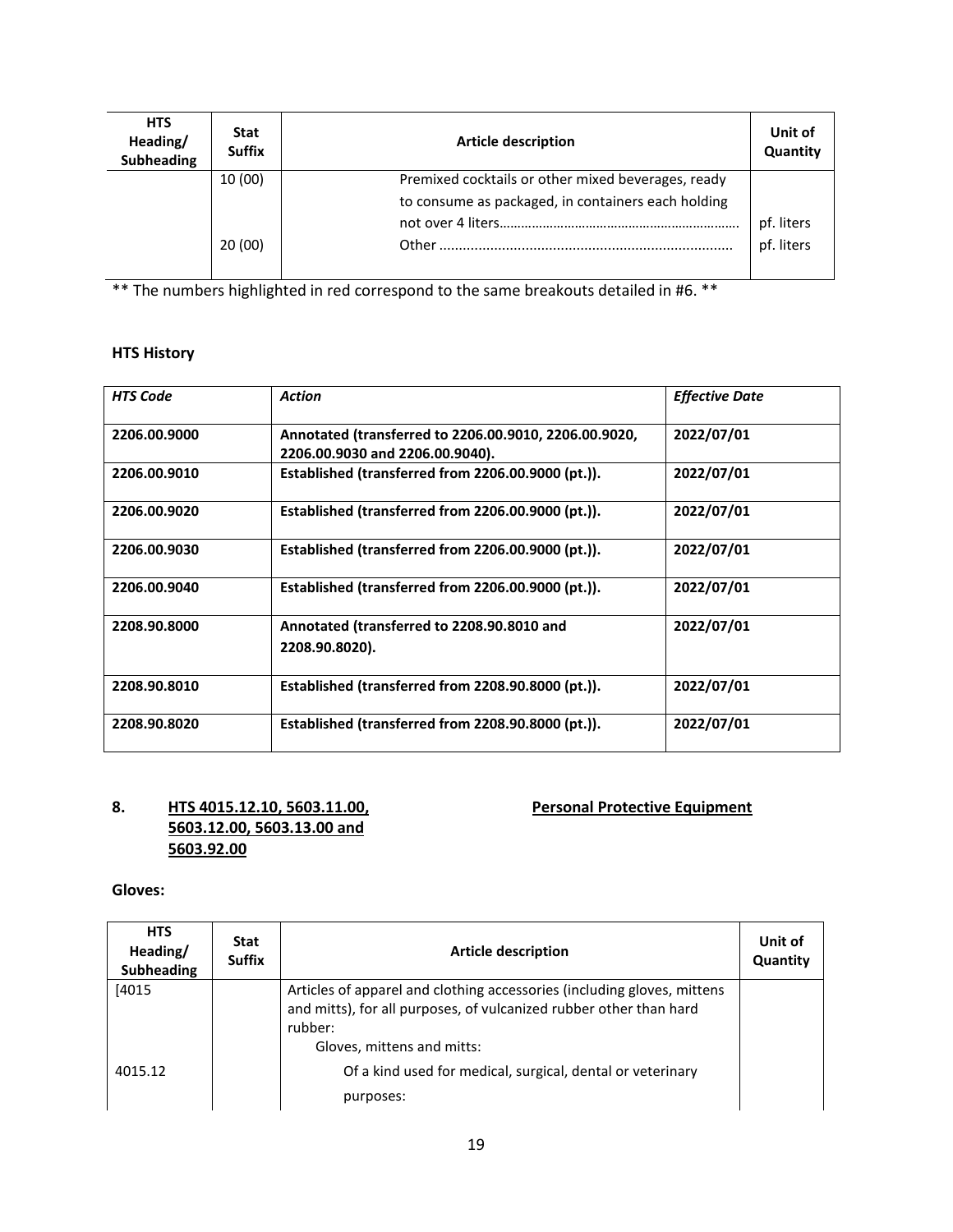| <b>HTS</b><br>Heading/<br><b>Subheading</b> | <b>Stat</b><br><b>Suffix</b> | <b>Article description</b>                        | Unit of<br>Quantity |
|---------------------------------------------|------------------------------|---------------------------------------------------|---------------------|
| 4015.12.10                                  |                              | Of a kind used for medical or surgical purposes ] |                     |
|                                             | 10 (00)                      |                                                   | doz. prs.           |
|                                             | 20(00)                       |                                                   | doz. prs.           |
|                                             |                              |                                                   |                     |

#### **Nonwoven Articles:**

| <b>HTS</b><br>Heading/<br>Subheading | <b>Stat</b><br><b>Suffix</b> | <b>Article description</b>                                   | Unit of<br>Quantity |
|--------------------------------------|------------------------------|--------------------------------------------------------------|---------------------|
| [5603                                |                              | Nonwovens, whether or not impregnated, coated, covered or    |                     |
|                                      |                              | laminated:<br>Of man-made filaments:                         |                     |
| 5603.11.00                           |                              |                                                              |                     |
|                                      |                              | $* * *$ ]                                                    |                     |
|                                      | 70 (90)                      | Nonwoven articles, ready for use and packaged for            |                     |
|                                      |                              | industrial, institutional or retail sale, whether or not     |                     |
|                                      |                              | separated, perforated or impregnated, not elsewhere          |                     |
|                                      |                              |                                                              | kg                  |
|                                      | 95 (90)                      |                                                              | m <sup>2</sup>      |
|                                      |                              |                                                              | kg                  |
| [5603.12.00                          |                              | Weighing more than 25 $g/m^2$ but not more than 70           |                     |
|                                      |                              | $***$ 1                                                      |                     |
|                                      | 70 (90)                      | Nonwoven articles, ready for use and packaged for            |                     |
|                                      |                              | industrial, institutional or retail sale, whether or not     |                     |
|                                      |                              | separated, perforated or impregnated, not elsewhere          |                     |
|                                      |                              |                                                              | kg                  |
|                                      | 95 (90)                      |                                                              | kg                  |
| [5603.13.00                          |                              | Weighing more than 70 g/m <sup>2</sup> but not more than 150 |                     |
|                                      |                              |                                                              |                     |
|                                      |                              | $***$ 1                                                      |                     |
|                                      | 70 (90)                      | Nonwoven articles, ready for use and packaged for            |                     |
|                                      |                              | industrial, institutional or retail sale, whether or not     |                     |
|                                      |                              | separated, perforated or impregnated, not elsewhere          |                     |
|                                      |                              |                                                              | kg                  |
|                                      | 95 (90)                      |                                                              | kg                  |
|                                      |                              | $[$ * * *                                                    |                     |
|                                      |                              | Other:                                                       |                     |
|                                      |                              |                                                              |                     |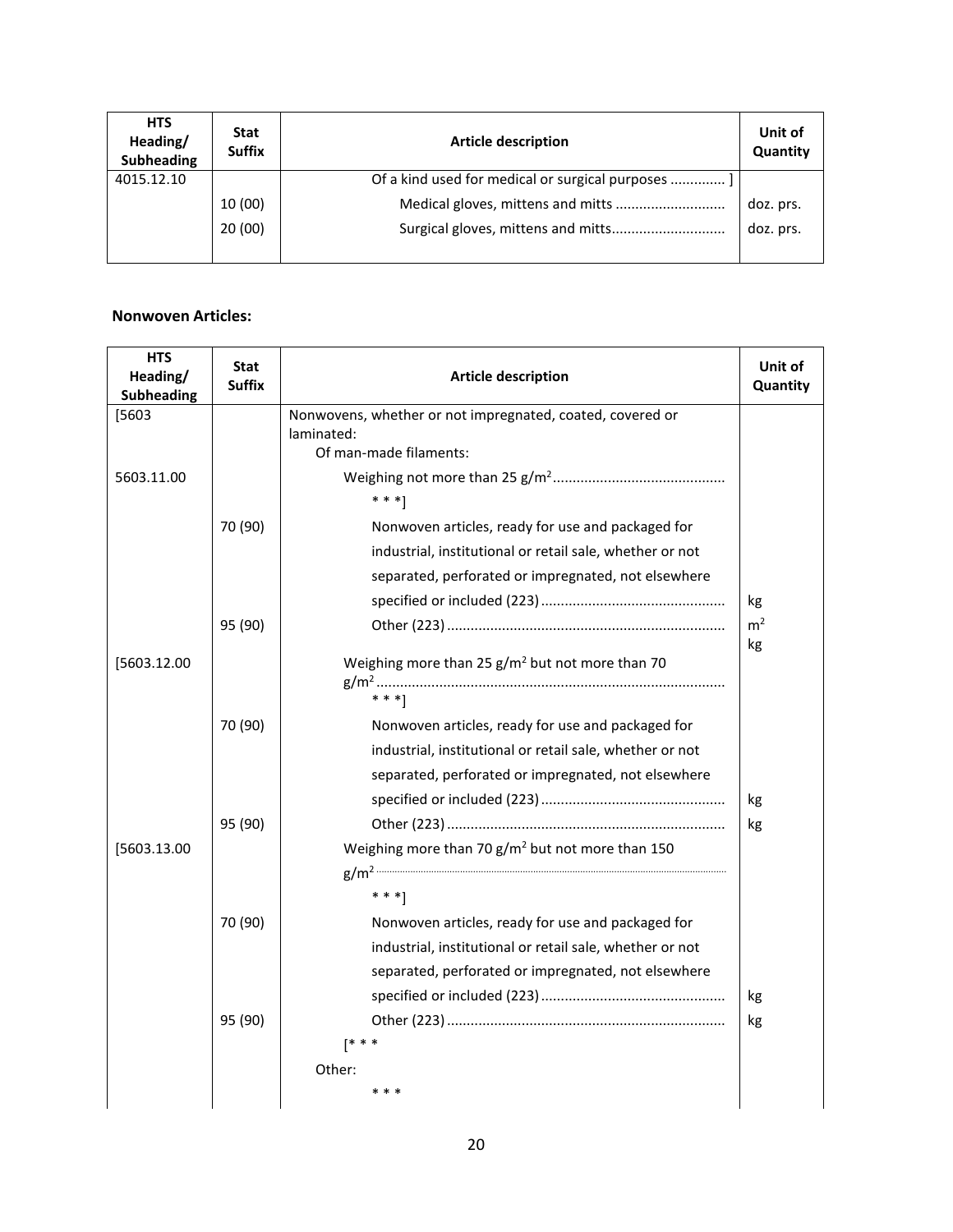| <b>HTS</b><br>Heading/<br><b>Subheading</b> | <b>Stat</b><br><b>Suffix</b> | <b>Article description</b>                                                                                                                                           | Unit of<br>Quantity |
|---------------------------------------------|------------------------------|----------------------------------------------------------------------------------------------------------------------------------------------------------------------|---------------------|
| 5603.92.00                                  |                              | Weighing more than 25 g/m <sup>2</sup> but not more than 70<br>$* * *1$                                                                                              |                     |
|                                             | 70 (90)                      | Nonwoven articles, ready for use and packaged for<br>industrial, institutional or retail sale, whether or not<br>separated, perforated or impregnated, not elsewhere |                     |
|                                             | 95 (90)                      |                                                                                                                                                                      | kg<br>kg            |

| <b>HTS Code</b> | <b>Action</b>                                                   | <b>Effective Date</b> |
|-----------------|-----------------------------------------------------------------|-----------------------|
| 4015.12.1000    | Annotated (transferred to 4015.12.1010 and                      | 2022/07/01            |
|                 | 4015.12.1020).                                                  |                       |
| 4015.12.1010    | Established (transferred from 4015.12.1000 (pt.)).              | 2022/07/01            |
| 4015.12.1020    | Established (transferred from 4015.12.1000 (pt.)).              | 2022/07/01            |
| 5603.11.0070    | Established (transferred from 5603.11.0090 (pt.)).              | 2022/07/01            |
| 5603.11.0090    | Discontinued (transferred to 5603.11.0070 and<br>5603.11.0095). | 2022/07/01            |
| 5603.11.0095    | Established (transferred from 5603.12.0090 (pt.)).              | 2022/07/01            |
| 5603.12.0070    | Established (transferred from 5603.12.0090 (pt.)).              | 2022/07/01            |
| 5603.12.0090    | Discontinued (transferred to 5603.12.0070 and<br>5603.12.0095). | 2022/07/01            |
| 5603.12.0095    | Established (transferred from 5603.12.0090 (pt.)).              | 2022/07/01            |
| 5603.13.0070    | Established (transferred from 5603.13.0090 (pt.)).              | 2022/07/01            |
| 5603.13.0090    | Discontinued (transferred to 5603.13.0070 and<br>5603.13.0095). | 2022/07/01            |
| 5603.13.0095    | Established (transferred from 5603.13.0090 (pt.)).              | 2022/07/01            |
| 5603.92.0070    | Established (transferred from 5603.92.0090 (pt.)).              | 2022/07/01            |
| 5603.92.0090    | Discontinued (transferred to 5603.92.0070 and<br>5603.92.0095). | 2022/07/01            |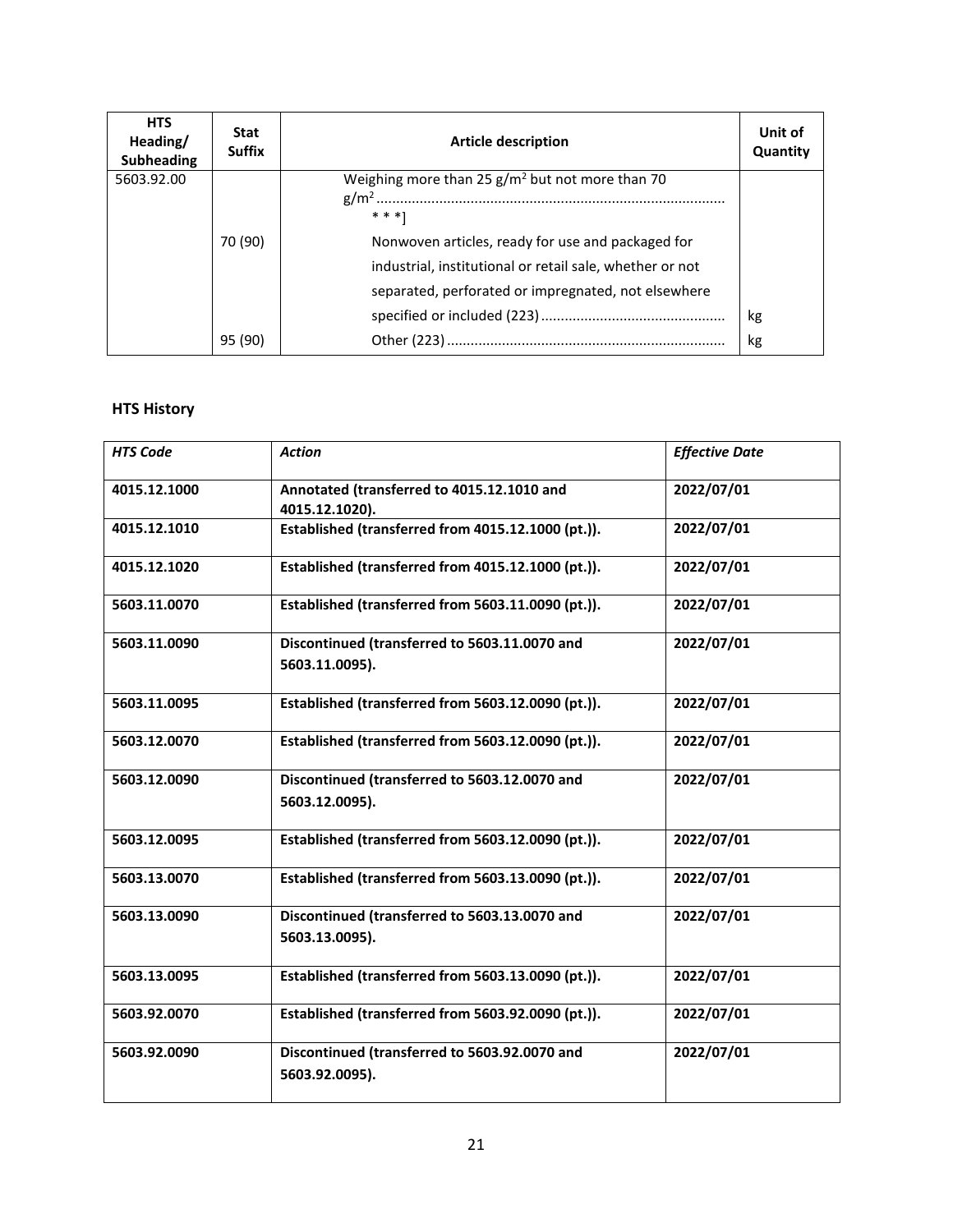| 5603.92.0095 | Established (transferred from 5603.92.0090 (pt.)). | 2022/07/01 |
|--------------|----------------------------------------------------|------------|
|--------------|----------------------------------------------------|------------|

### **9. Chapter 62, Statistical Note 4 Modifications**

#### **HTS History**

| <b>HTS Code</b>                   | Action                                                                                                                                                                                                                                                                                                                                     | <b>Effective Date</b> |
|-----------------------------------|--------------------------------------------------------------------------------------------------------------------------------------------------------------------------------------------------------------------------------------------------------------------------------------------------------------------------------------------|-----------------------|
| Chapter 62, statistical<br>note 4 | Modified the first part of the note to read as follows: "For<br>the purposes of statistical reporting numbers<br>6203.43.1110, 6203.43.7510, 6204.63.0910,"<br>"6203.43.1110".<br>Modified the last sentence of the note to read "A sealed<br>seam is a seam that is sealed by means of taping, gluing,<br>$\boldsymbol{\eta}$<br>$\cdots$ | 2022/07/01            |

### **10. HTS 7213.91.3011, 7213.91.3015, Conforming Changes 7213.91.3020, 7223.00.1005, 7227.20.0030, 7227.90.6010 and 7227.90.6020**

| <b>HTS Code</b> | <b>Action</b>                                                                                                                                    | <b>Effective Date</b> |
|-----------------|--------------------------------------------------------------------------------------------------------------------------------------------------|-----------------------|
| 7213.91.3011    | Modified the article description to read: "Tire cord-quality<br>steel wire rod of a kind described in statistical note 5 to<br>this chapter".    | 2021/07/01            |
| 7213.91.3015    | Modified the article description to read: "Of Cold Heading<br>Quality (CHQ) steel of a kind described in statistical note 6<br>to this chapter". | 2021/07/01            |
| 7213.91.3020    | Modified the article description to read: "Of welding<br>quality wire rods of a kind described in statistical note 7<br>to this chapter".        | 2021/07/01            |
| 7223.00.1005    | Modified the article description to read: "Spring round<br>wire of a kind described in statistical note 8 to this<br>chapter".                   | 2021/07/01            |
| 7227.20.0030    | Modified the article description to read: "Of welding<br>quality wire rods of a kind described in statistical note 7<br>to this chapter".        | 2021/07/01            |
| 7227.90.6010    | Modified the article description to read: "Of Cold Heading<br>Quality (CHQ) steel of a kind described in statistical note 6<br>to this chapter". | 2021/07/01            |
| 7227.90.6020    | Modified the article description to read: "Of welding<br>quality wire rods of a kind described in statistical note 7<br>to this chapter".        | 2021/07/01            |